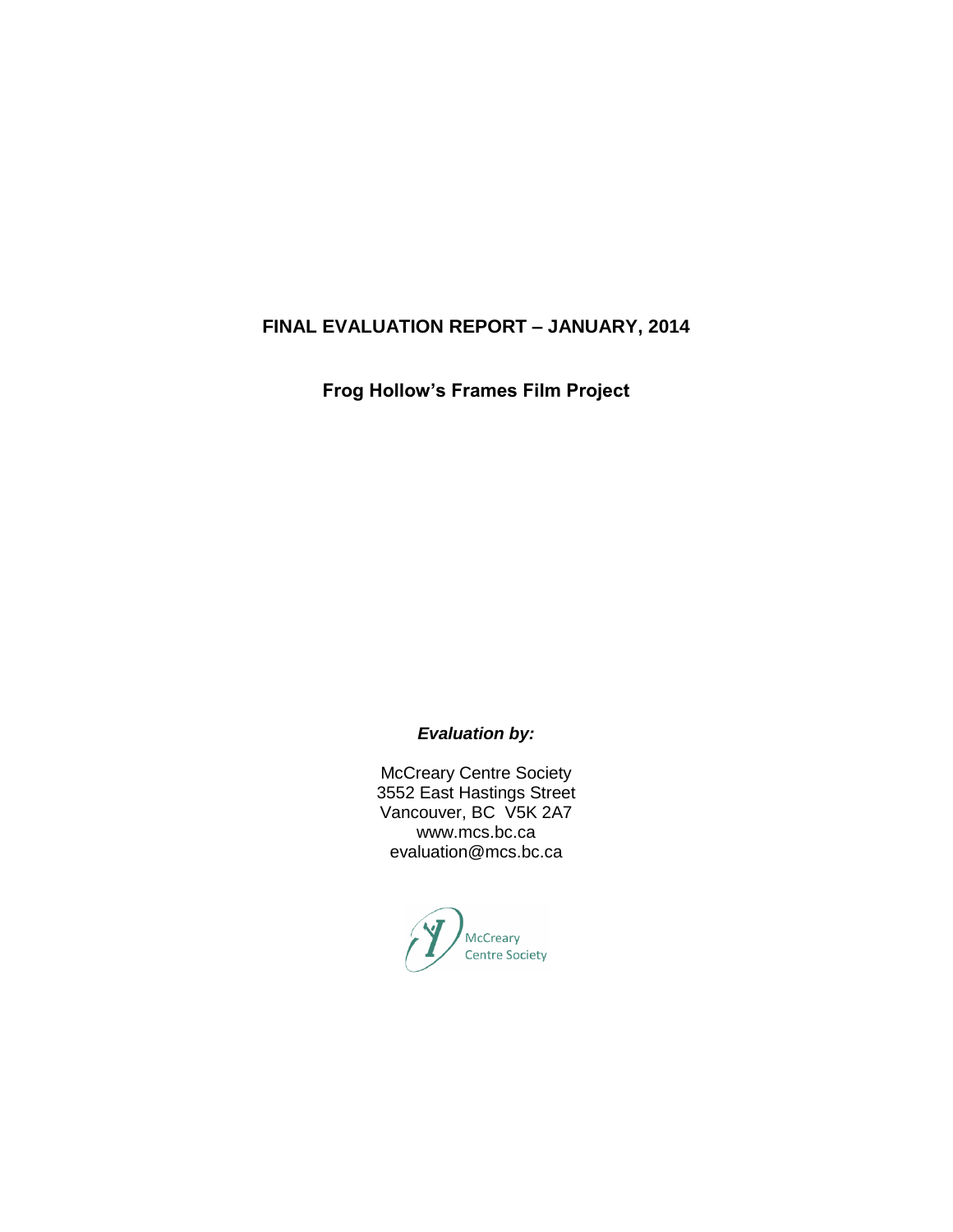# **TABLE OF CONTENTS**

| <b>BRIEF PROJECT DESCRIPTION</b>               | 3  |
|------------------------------------------------|----|
| <b>METHODOLOGY</b>                             | 4  |
| <b>FINDINGS</b>                                | 6  |
| <b>Profile of Participants</b>                 | 6  |
| <b>Frames Film Project</b>                     | 11 |
| <b>Changes Over Time</b>                       | 14 |
| Improved knowledge and skills                  | 14 |
| Reduced discrimination and bullying behaviours | 16 |
| Mental health                                  | 16 |
| Meaningful engagement in activities            | 18 |
| Community connectedness                        | 19 |
| Supports and services                          | 20 |
| <b>Impacts on the Larger Community</b>         | 22 |
| More Feedback about the Program                | 24 |
| <b>SUMMARY AND CONCLUSIONS</b>                 | 26 |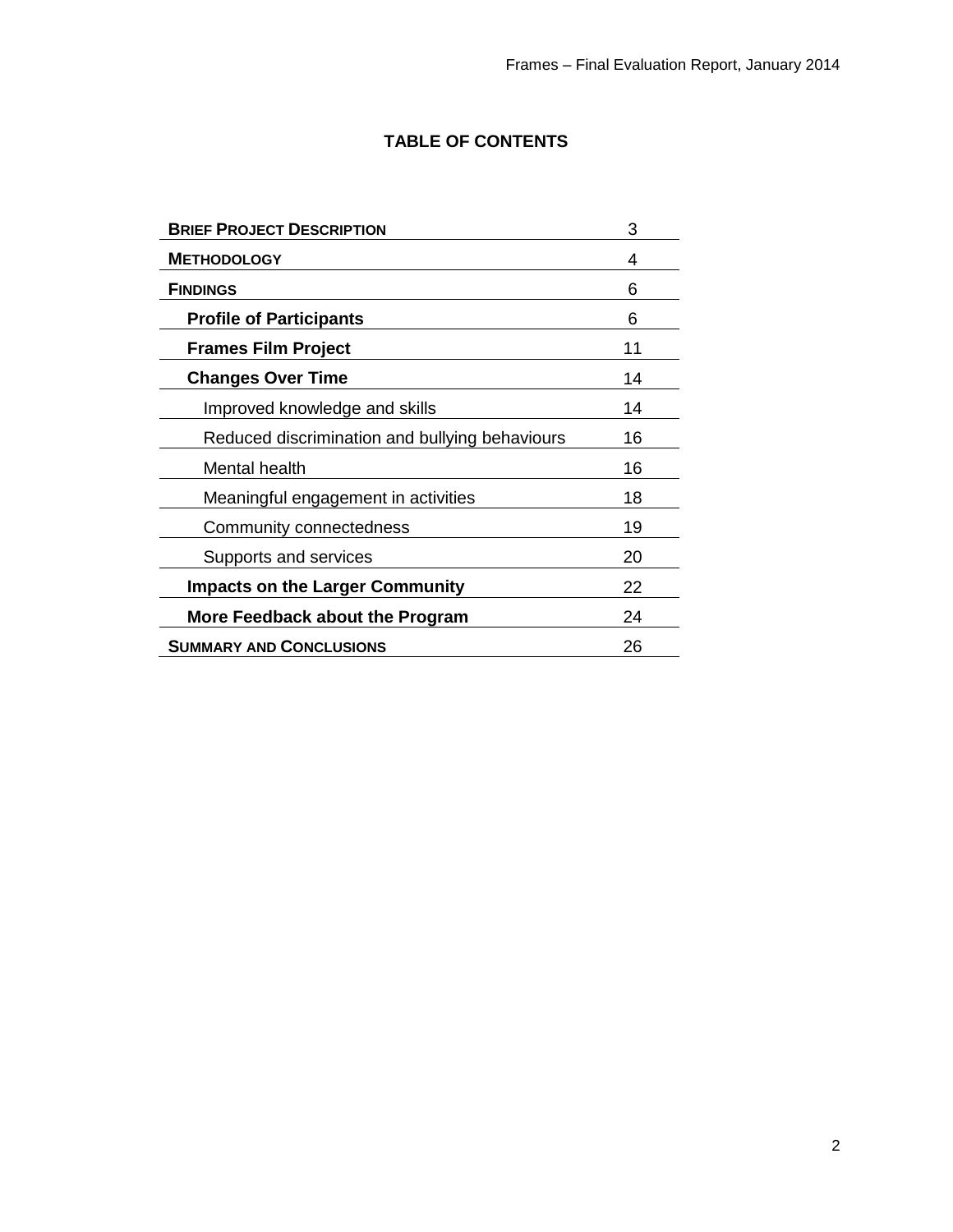## **BRIEF PROJECT DESCRIPTION**

Frog Hollow's Frames Film Project is a film production and life skills program for youth ages 16 to 24 who have been affected by mental health issues and/or substance use challenges. The initiative provides opportunities for participants to learn the basics of film production, gain lifeskills, and create their own short films that express their thoughts and ideas for change. The program includes film-production workshops and mentorship, and a film screening and community dialogue event at the end of each cycle.

McCreary Centre Society carried out an independent evaluation of the Frames Film Project from March, 2012 to January, 2014. During this time, there were three project cycles which lasted between three and eight months, as well as two three-day workshops that took place in the summer of 2012 and 2013. A total of 112 participants started the program and 67 completed it.

The evaluation assessed the degree to which Frames addressed stigma and increased awareness of living with mental health disorders and/or addictions; facilitated youth participants' access to needed supports and resources; increased youths' skills in a number of areas (e.g., conflict-resolution, communication, teamwork, film-making); and improved their psychosocial functioning (overall mood, hopefulness, sense of competence, community engagement).

McCreary also provided a three-hour evaluation workshop to Frog Hollow staff in February, 2013, and offered evaluation consultation on other Frog Hollow projects.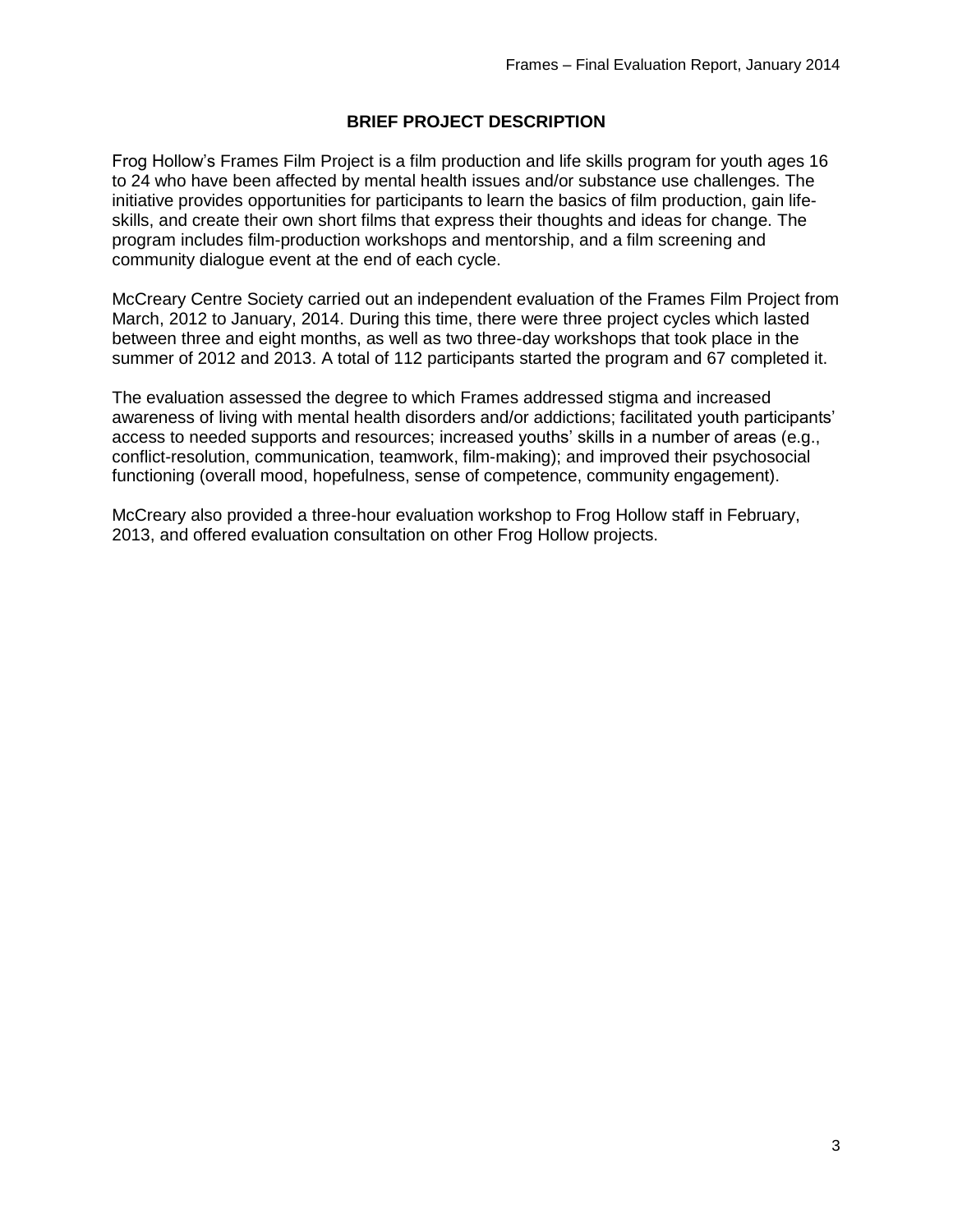## **METHODOLOGY**

The evaluation involved a mixed-methods approach of surveys, feedback forms, and focus groups. Participation was voluntary, and data collection and reporting were confidential and anonymous so that individual participants could not be personally identified.

## *Surveys*

Confidential surveys were developed with Frog Hollow staff. Items used successfully in other McCreary surveys were adapted for this project and new items were added, including items from the Community Action Initiative toolkit for creating a project evaluation plan, and information that Frog Hollow was interested in collecting. Surveys were distributed to youth at the start of their involvement in the project (Time 1) and at the end of their participation cycle (Time 2). The purpose was to measure changes over time using a repeated-measures design. Participants were randomly assigned a unique ID number when they completed a Time 1 survey, and were given the same ID number at Time 2, so their responses on both surveys could be statistically compared to assess changes over time.

The intake survey (Time 1) provided information on participants' experiences with bullying and discrimination, as well as substance use and mental health challenges. Items also tapped meaningful engagement in activities, community connectedness, and the various supports and services that youth accessed. Demographic items (e.g., cultural background, age, gender) were also included. A total of 51 youth completed an intake survey.

The final survey (Time 2), which youth completed at the end of their participation cycle, was similar to the intake survey. Items were also included that directly asked participants how much their involvement in Frames helped to increase their awareness and to reduce stigma; led to skill-development in various areas (conflict-resolution, leadership, communication, teamwork, project planning, project delivery, film-making); and improved their social and emotional functioning (overall mood, hopefulness, self-esteem, sense of competence, self-awareness, ability to cope with life challenges, community engagement, access to needed supports). Further, items tapped participants' overall satisfaction with the program, and asked for their feedback and suggestions. A total of 33 youth completed a final survey.

A brief survey was also developed for youth participants who took part in the three-day Frames workshops. This survey was distributed at the end of the workshop to assess how much participants gained from the experience. Ten youth completed this survey.

## *Feedback forms*

A brief feedback form was developed for attendees of the Film Screening and Community Dialogue events which took place at the end of each participation cycle. The form asked attendees to rate their satisfaction with the event and to provide comments and feedback. A total of 18 attendees completed a feedback form at these events. Most (72%) were females and they ranged in age from 14 to 25 or older. Attendees who completed a form included project staff, other support staff, project partners, Frames participants, and other members of the community.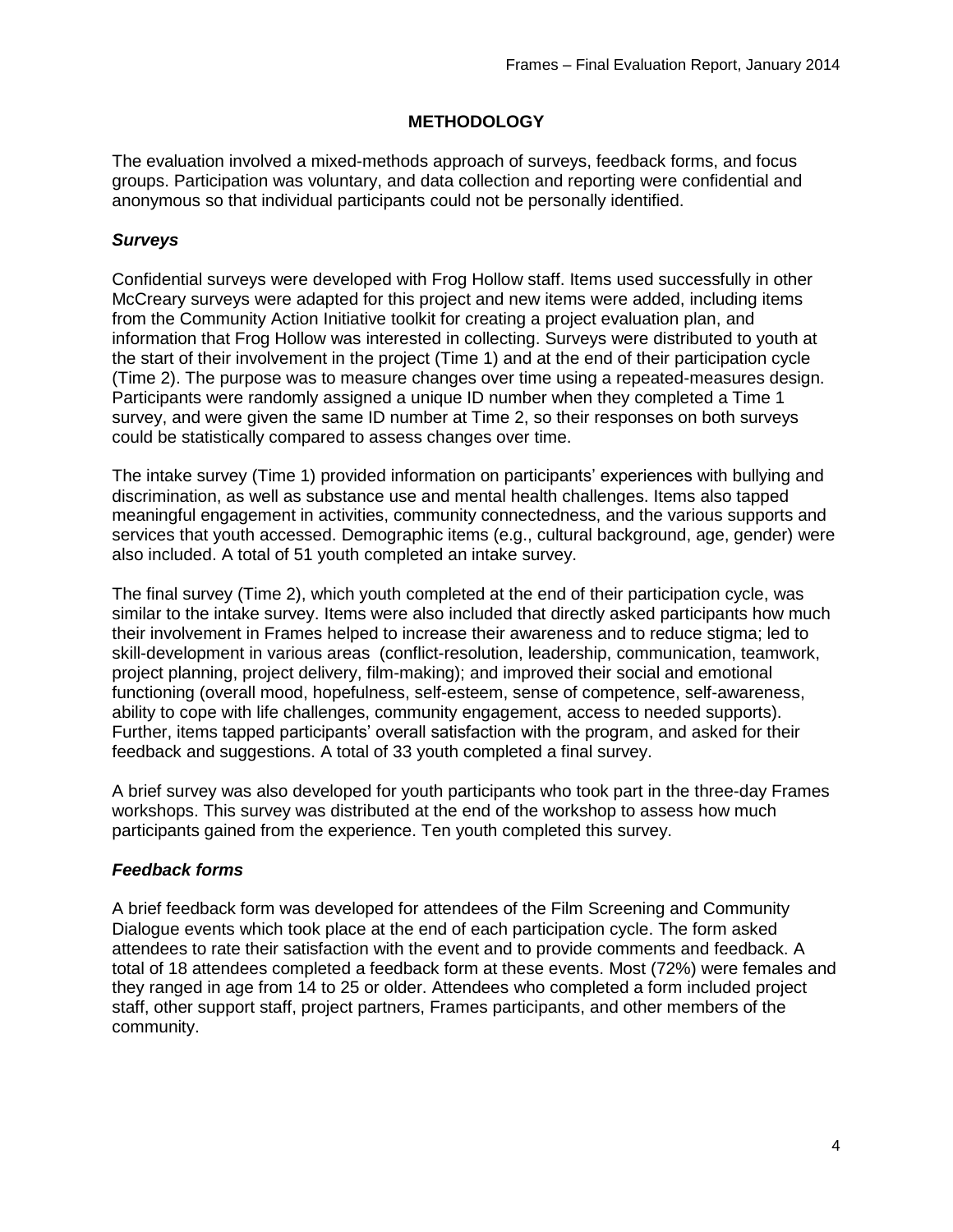## *Focus groups and interviews*

Two focus groups took place with youth participants (15 youth total), and Frog Hollow staff and project partners took part in individual interviews (3 total). Youth and staff discussed their experiences taking part in the Frames project, any impacts of the project on participants and the community, how much the project contributed to the body of knowledge on topics related to youth mental health and addictions, and lessons learned.

## **Logic Model**

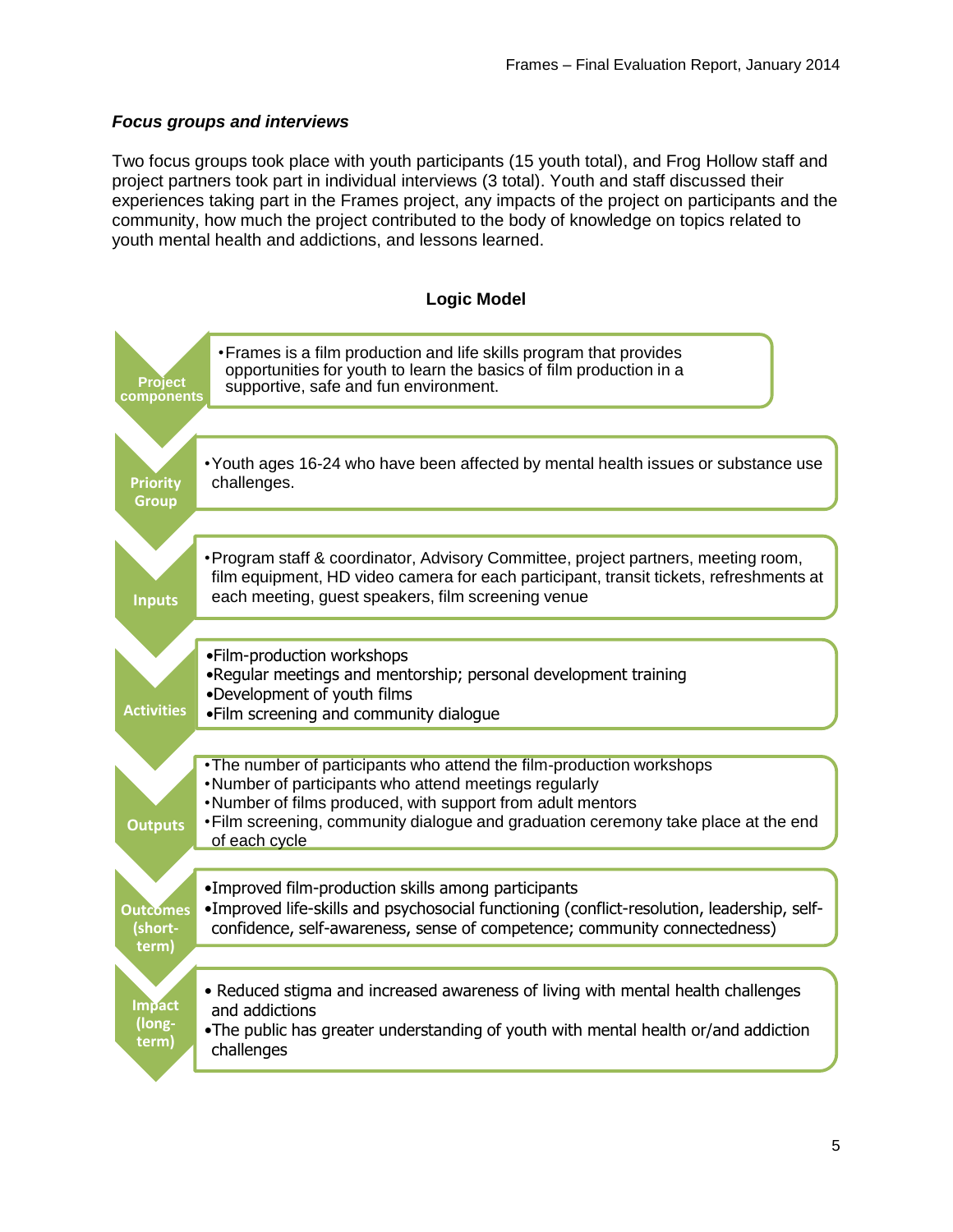## **FINDINGS**

#### **PROFILE OF PARTICIPANTS**

Findings in this section are based on the intake survey that 51 youth completed at the start of Cycles 1 through 3 of the Frames Film Project. The purpose of this survey was to gain a better understanding of participants' experiences and psychosocial functioning before becoming involved in Frames.

#### *Age and Gender*

Participants ranged in age from 16 to 24, and their average age was 20.2 years. Fifty-five percent were male, 35% were female, and 10% provided another response (e.g., transgender).

#### *Cultural Diversity*

Participants most commonly identified as European (36%), Aboriginal/First Nations (34%), East Asian (20%), or/and Latin American (10%).

Most (92%) indicated living in Canada their entire lives, whereas the rest lived in the country between two and 10 years. The majority of youth (58%) spoke only English at home, while the others spoke another language sometimes (18%) or most of the time (24%).

#### *Sexual Orientation*

Participants most commonly identified as completely heterosexual (69%) or mostly heterosexual (11%), whereas a small minority identified as bisexual or gay/lesbian (numbers too small to report). Nine percent were questioning their sexual orientation, and the rest indicated a sexual orientation not included among the list of options (e.g., pansexual).

#### *Work and School*



Around 42% of youth were currently attending school and 31% were employed, with similar rates for males and females.

Note. Percentages exceed 100% due to rounding.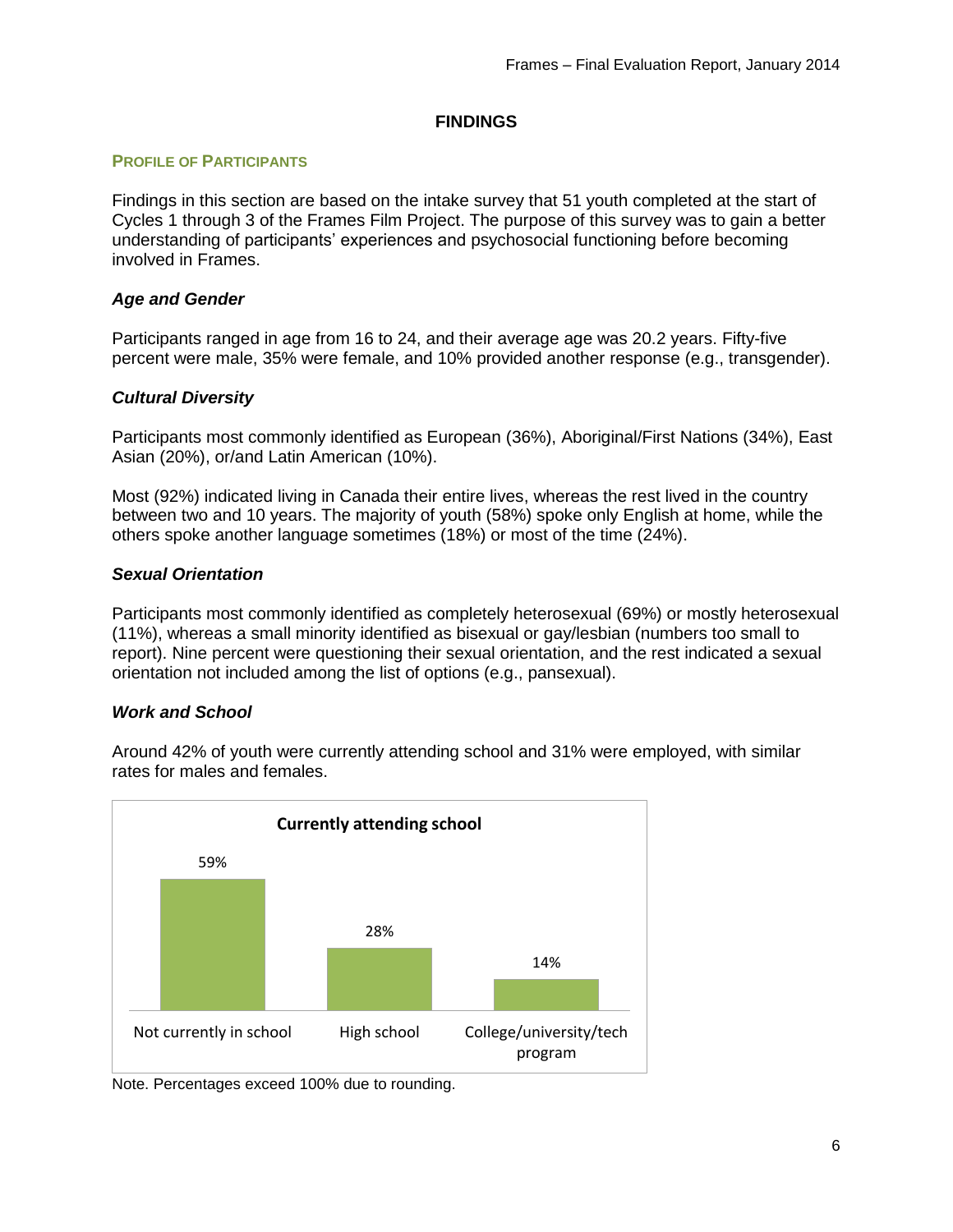# *Living Situation*

Most youth (60%) had not moved in the past six months. Those who did move most commonly reported doing so between one and three times. Virtually all youth indicated having a current address, and they most commonly reported living at their current location for more than a year.



Note: Percentages do not equal 100% due to rounding.

Twenty-nine percent of participants had been in government care (group home or foster home) at some point in their lives, with 13% having had this experience in the past year. Around 1 in 4 (24%) had been on a Youth Agreement at some point, with 9% having been on one in the past year.

## *Physical and Mental Health*

When asked about mental health conditions or disabilities they had been diagnosed with, 77% indicated having at least one diagnosis. The most common were depression or/and anxiety. Rates of the various diagnoses were comparable among males and females, with the exception of anxiety disorder (69% of females vs. 23% of males).



Note: Youth could mark more than one diagnosis.

Youth who had a diagnosis reported between one and five diagnoses, and they most commonly indicated having three. There were no differences between males and females in number of diagnoses.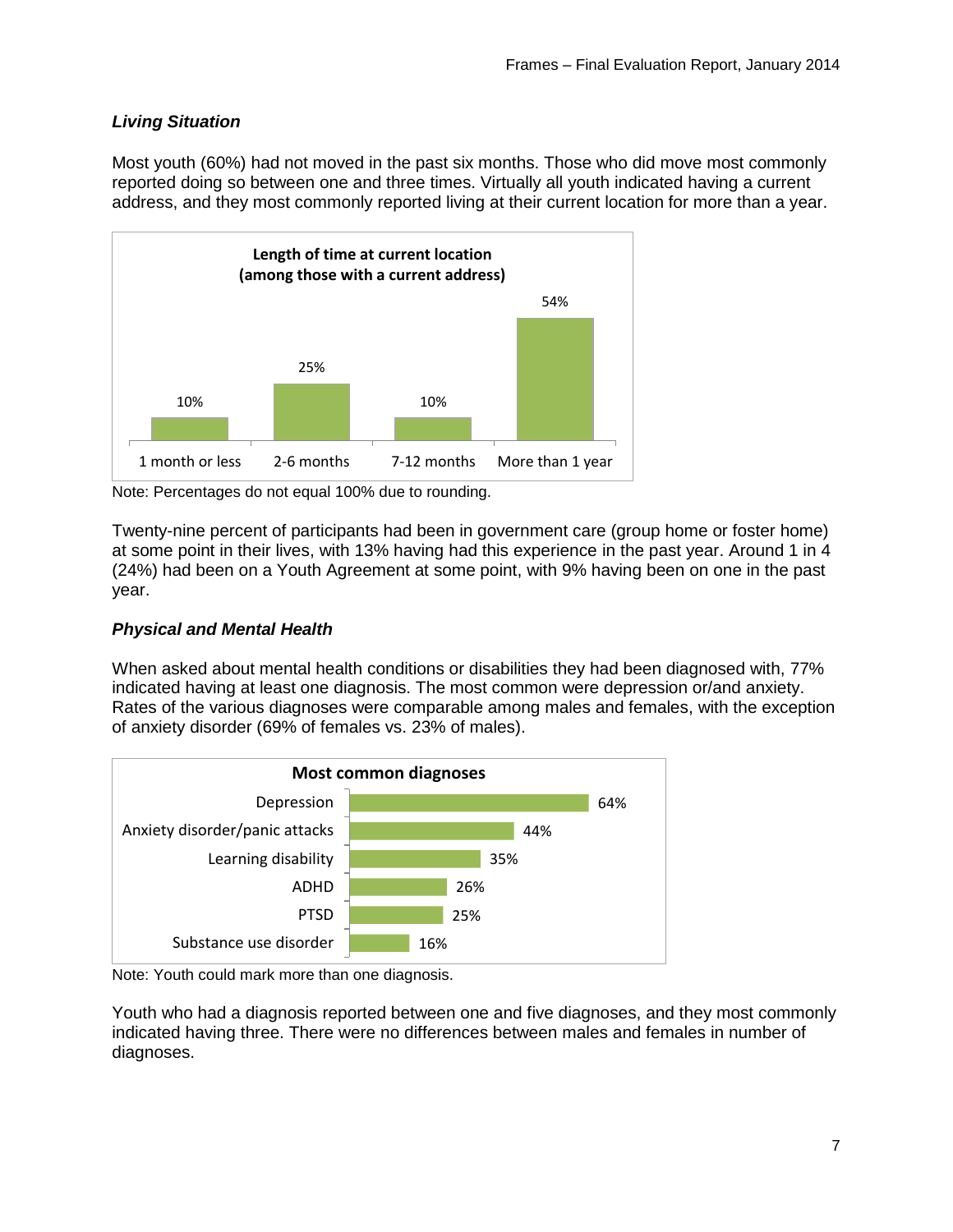

Fifty percent of youth reported having a mental health condition that prevented them from taking part in activities their peers engaged in (i.e., a limiting condition). Participants also had limiting learning disabilities (28%), long-term illnesses (10%), or/and physical disabilities (10%). Among those with a limiting condition, 38% had two or more, with similar rates for males and females. Fifty-six percent of participants with a limiting condition reported that their condition was visible to others at least sometimes.

## *Substance Use*

Most participants (88%) reported drinking alcohol at some point, and 58% of these youth had drank in the past month. Forty-two percent had engaged in binge drinking in the past month, defined in the survey as having five or more drinks of alcohol in a row.

In addition, the majority of participants (79%) had ever used marijuana, with 43% of these youth having used in the past month.

Forty-five percent had used other illicit substances at some point, including mushrooms (38%), cocaine (33%), ecstasy (31%), prescription pills without a doctor's consent (25%), inhalants (19%), hallucinogens (19%), or/and speed (13%). Youth who used substances other than alcohol or marijuana reported using between one and nine different drugs at some point in their lives. Virtually none reported using these substances in the past month.

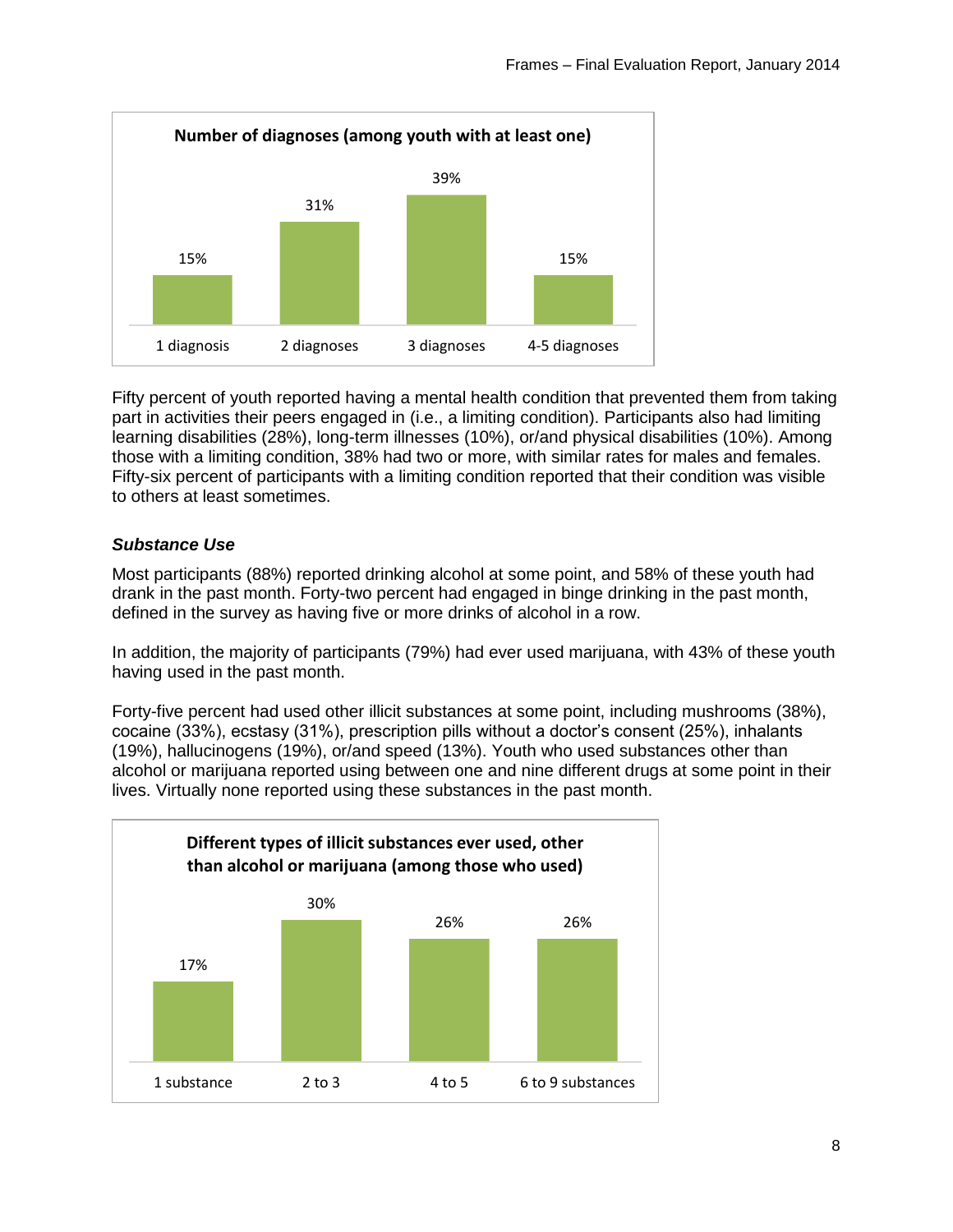## *Bullying and Discrimination*

The majority of youth (79%) had been bullied in the six months before starting Frames. Most (74%) had been teased, 55% had been socially excluded, 28% physically assaulted, and 30% cyber-bullied. Further, youth who were bullied commonly reported that these experiences happened more than once in the past six months. Rates were similar for males and females.

Participants also reported teasing (33%), excluding others (23%), and cyber-bullying others (13%) in the last six months. Youth who were victims of bullying were also more likely to be perpetrators than those who were not victims.

In addition, participants indicated reasons they thought they had been discriminated against or treated unfairly in the past six months. The most commonly perceived reasons were being seen as different, their physical appearance, or/and their age. Twenty-nine percent identified discrimination because of a mental health challenge they had, and 18% reported discrimination due to an addiction (or because people thought they had an addiction).



Also, some youth reported discriminating against others in the past six months, most commonly on the basis of the social group or clique the person belonged to (19%), a perceived addiction they had (17%), or/and their age (15%).

## *Major Life Changes*

Most youth (75%) reported major changes in their lives in the six months before starting Frames. The most common included starting a new school program and moving from one living accommodation to another. There were no gender differences in rates of experiencing these changes.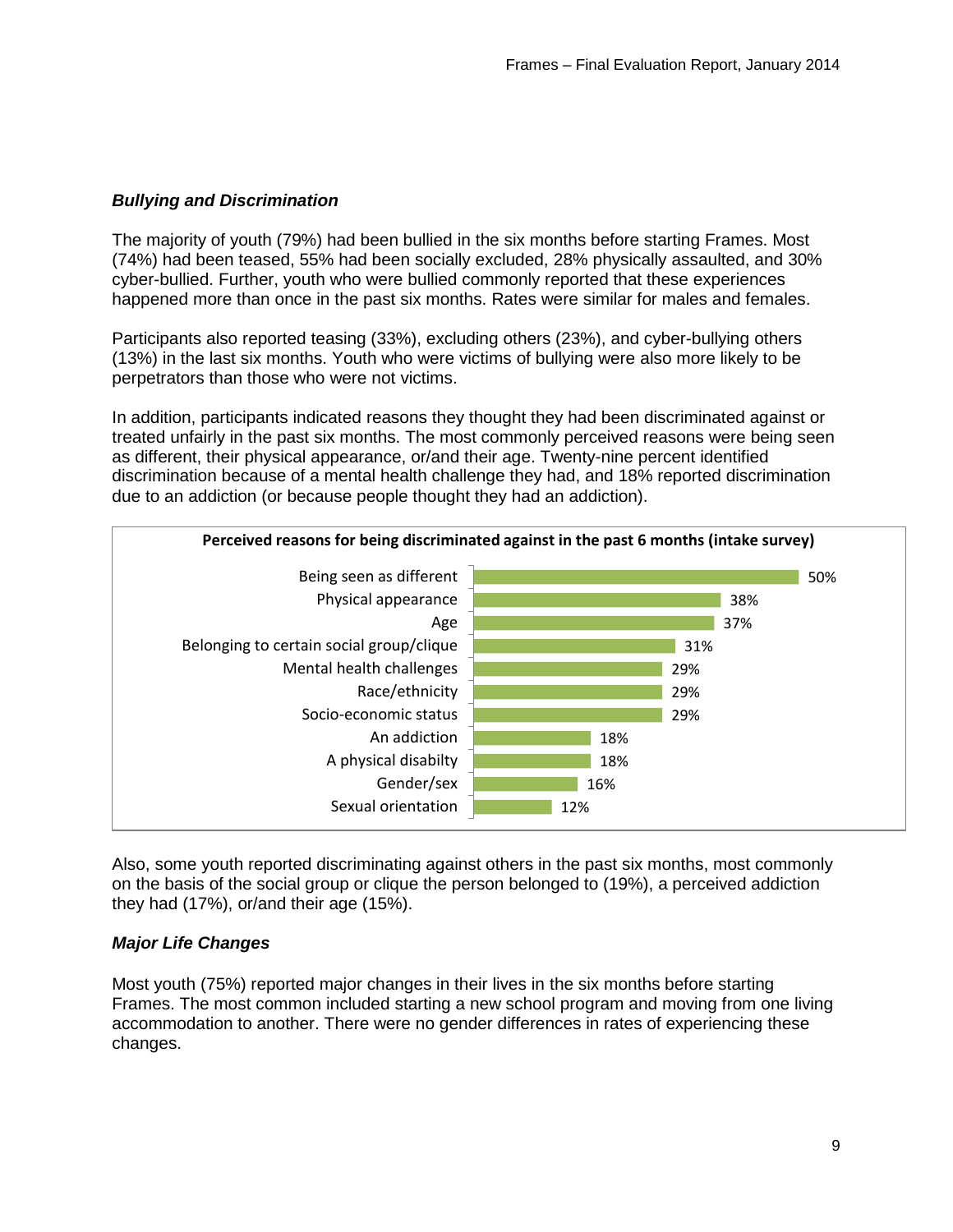

Note: Participants could choose more than one response.

## *Transitioning to Adulthood*

Most participants (76%) indicated feeling at least somewhat stressed about becoming an adult. When asked what becoming an adult meant to them, many expressed mixed feelings about transitioning to adulthood. For example, they listed positive aspects such as growth, exciting experiences, and being treated as an equal. However, they also identified negative aspects such as experiencing more stress that comes with increased responsibilities, and receiving less support from others.

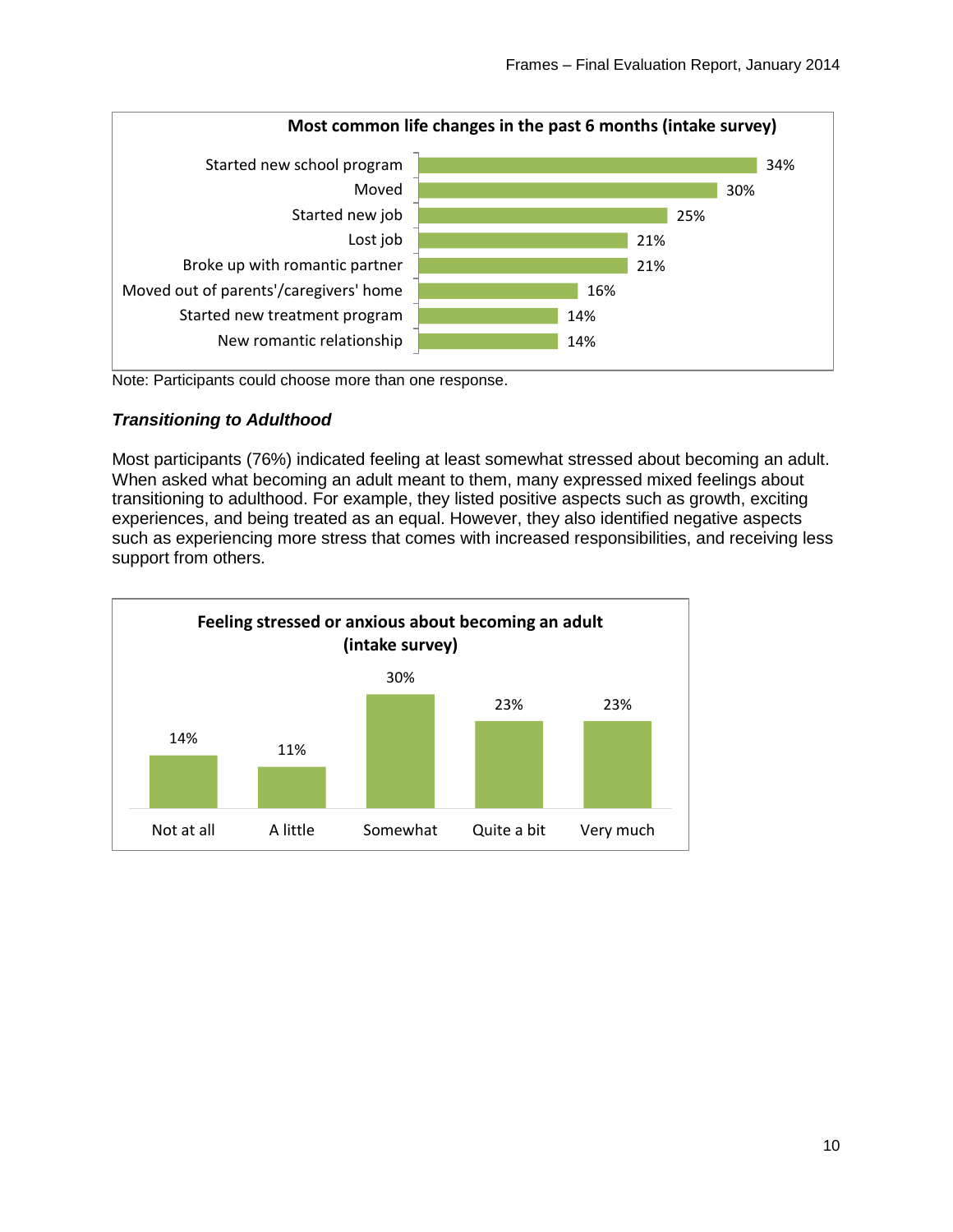### **FRAMES FILM PROJECT**

### *Program Overview*

#### *"This program helped me out of a tough time."*

Youth participants, staff, and project partners described the Frames Film Project as a program for young people, ages 16 to 24, with mental health and/or substance use challenges. Participants not only created films but also learned life skills (e.g., employability skills, conflict resolution), both indirectly through the process of film making and directly through skills workshops.

Staff added that youth in the program met once a week, and participants voiced appreciation about meeting and getting to know new people through the program. Staff said that the program helped to foster participants' self-confidence and that those involved in the program became a "big creative family" that supported one another in a safe environment. Additionally, youth said that the informal and relaxed atmosphere helped participants to feel more at ease.

Participants felt that the Frames Film Project was different from other programs they had taken part in. For example, some said that their involvement in Frames was their first exposure to film production, while those who had been in other film programs said that Frames gave them more creative control and freedom to express themselves than other programs they had been involved in.

### *Participant Recruitment*

#### *"I want to have a voice through film."*

Project partners felt that Frames staff were successful at recruiting very diverse groups of youth, both in terms of their experiences with mental health and/or substance use challenges as well as their cultural backgrounds and mix of ages. Participants said they embraced the diversity within the group and accepted one another for who they were.

In terms of strategies for recruiting participants, staff said that it was effective to talk to groups of youth whenever possible. Recruitment avenues included youth group meetings (e.g., at Directions and Gab Youth); word of mouth from youth who had been in the program; through counsellors on Frog Hollow's advisory committee; and through other organizations that had somewhat similar programs. These other organizations also provided Frames staff with advice and support, and Frames staff tried reciprocating whenever possible.

Staff and youth explained that a counsellor or adult mentor had to provide a reference for youth who were interested in taking part in the program. Staff said that the person providing the reference often had useful suggestions and strategies on how to work effectively with the young person, which the youth themselves may have been unable to articulate. This individual was also available to assist the program coordinator in supporting a given participant in emergency situations.

Some youth talked about how the intake process was intimidating because of the reference they had to get, as well as the interview. They felt it would be a barrier to someone who did not have an adult support, or who was shy or inexperienced with interviews. Other youth, however, felt that these components were important for ensuring that participants were genuinely interested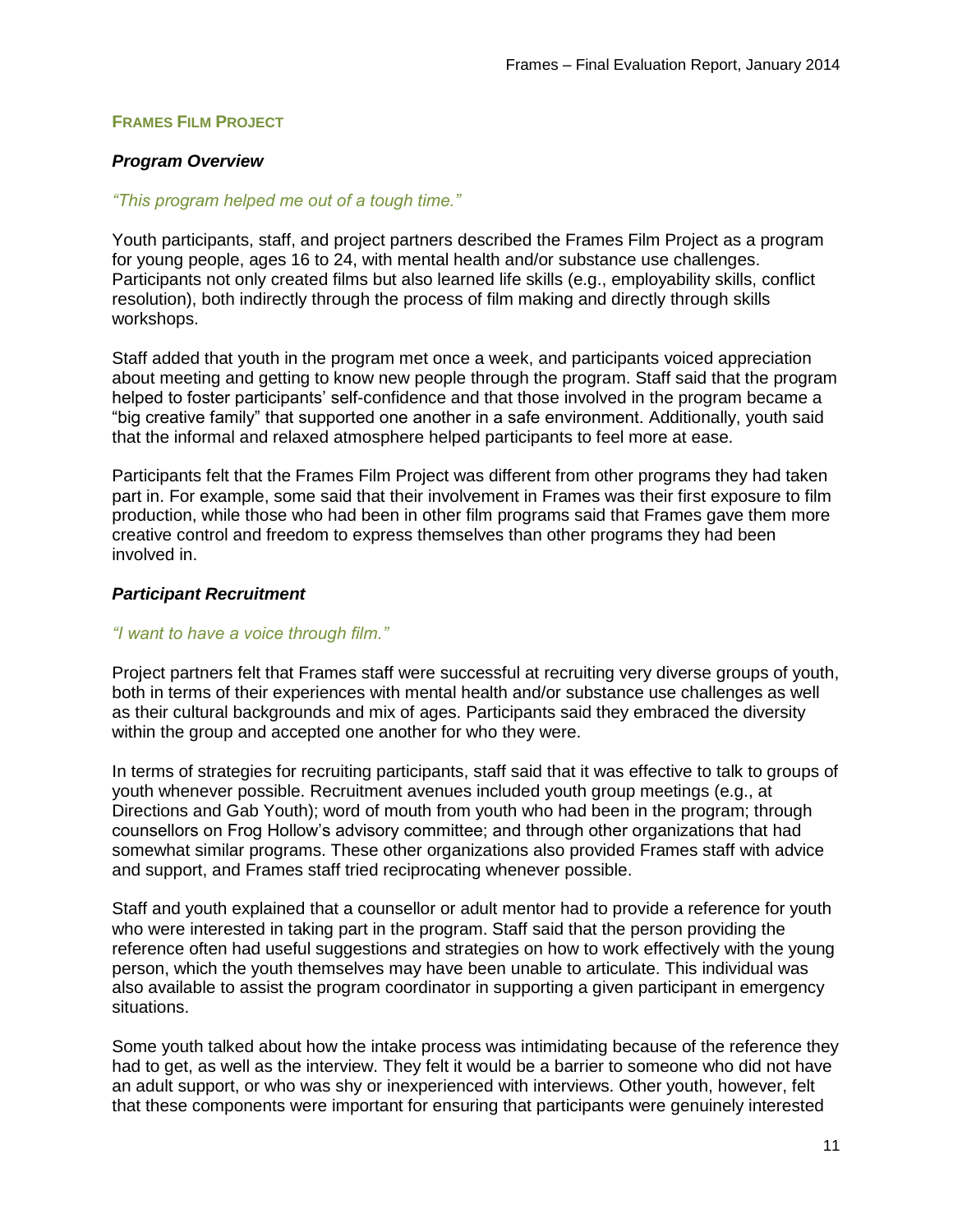in the program. They added that interview skills were important to practice because they would be needed to secure employment in the future.

Participants said that young people may have initially been motivated to take part in Frames because of the HD camera that each participant received. Many felt that receiving the camera was an important incentive for young people who did not know what to expect from the program or who were apprehensive about taking part.



# *Staying Engaged*

Participants agreed that although receiving the cameras may have been a good motivation for getting involved in the program, it was not the reason they stayed involved. One stated that "it's the experience that's the greatest part." Youth who completed a final survey most commonly reported staying involved in the program because it was fun and because they learned skills and knowledge about filming.



Staff highlighted the importance of recognizing the contributions and personal achievements of each participant. For example, staying engaged in Frames for two months was the longest that some participants had ever committed to a program, which was important to acknowledge.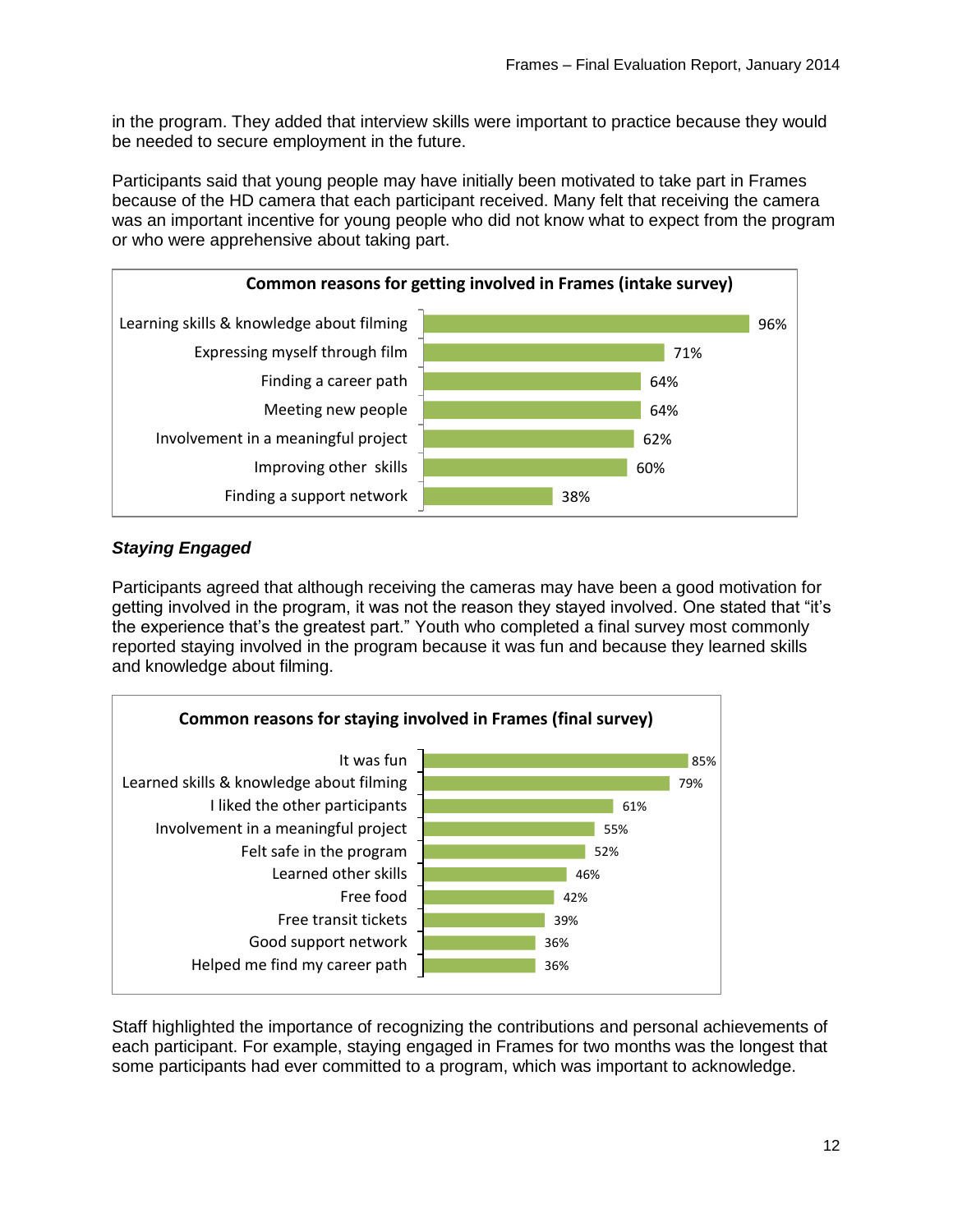### *Addressing Mental Health and Substance Use Challenges*

#### *"I was having problems coping with substances. Frames is not a temporary solution, it created stability in my life."*

Youth said that mental health and substance use challenges were addressed through the program. Most participants felt that Frames gave them the space to directly discuss their own challenges during check-ins, but they did not feel forced into talking about them. Some remarked that they had initially felt uncomfortable talking about mental health and substance use issues because of the stigma associated with these topics, but that over the course of their involvement in the program they became increasingly comfortable talking about these issues.

Youth also pointed out that participants who felt uncomfortable talking directly about their mental health or substance use challenges were able to express their feelings and thoughts in an indirect and non-threatening way through the process of creating their films. Some also commented that taking part in Frames three hours every week was a good distraction from their day-to-day struggles.

### *Project Partners*

Staff explained that Frog Hollow's Advisory Committee has many partners who were instrumental in getting the Frames program started (e.g., Vancouver Coastal Health, Nexus, Gab Youth, Vancouver School Board). Other partners involved in Frames have included Directions and Reel Youth, as well as Intersections Media and Kaleidoscope which run similar programs to Frames and have provided the program with support and referrals.

Killarney Secondary School was also a partner in the last year, and Frames was granted access to film throughout the school thanks to a film-making and drama teacher there. The films shot at the school were later shared with 100 Grade 8 students.

Frog Hollow staff felt that their project partners have been very helpful and supportive. Even when partner agencies have run programs similar to Frames, there has been support and collaboration rather than competition.

Frog Hollow staff and project partners agreed that working in partnership "builds community" and is mutually beneficial. Frog Hollow staff added that another advantage of partnering with other agencies is that participants can continue working with those organizations after the Frames program has ended.

Project partners who were involved in the evaluation felt very satisfied with their partnership with Frames. They said that it enabled them to work with amazing young people and to have a positive effect on their lives. They voiced interest in maintaining their partnership with Frames.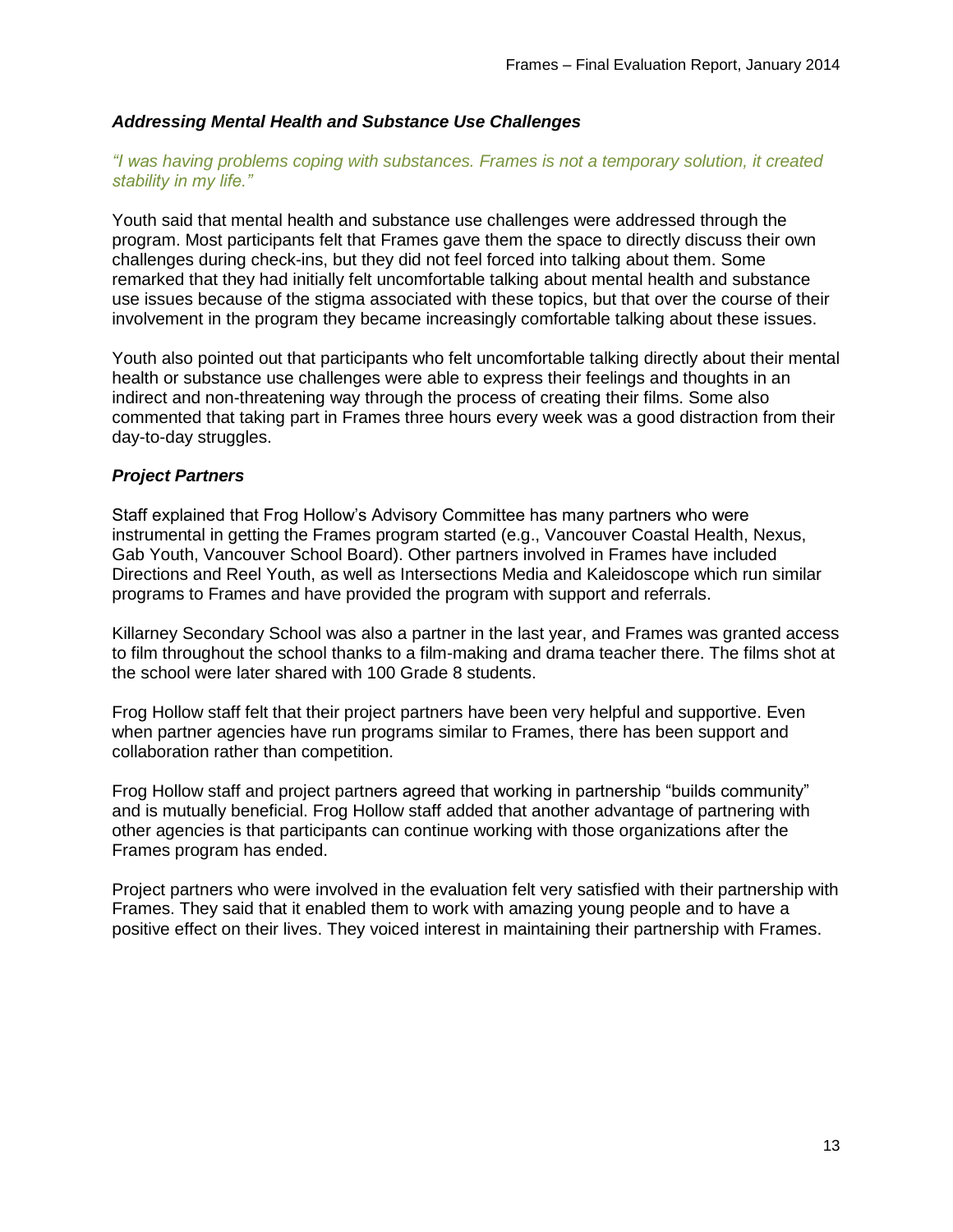## **CHANGES OVER TIME**

## *"My life has changed to be way more productive and exciting."*

Participants completed similar surveys at intake into the program (Time 1) and at the end of the program (Time 2). Repeated measures analyses were carried out to assess if there were any changes over time in participants' thoughts, feelings, psychosocial functioning and behaviours.

These analyses only included youth who completed both surveys. Due to a relatively small number (16 participants) who completed both surveys and were assigned ID numbers that could be tracked over time, many of the repeated-measures results were not statistically significant due to insufficient statistical power. When Time 1 and Time 2 comparisons are reported, the results reflect statistically significant differences.

Youth were also asked directly at Time 2 how much they felt their involvement in Frames contributed to changes in various areas of their lives. These analyses included all youth who completed a Time 2 survey (and not only those who completed both surveys).

### *Improved Knowledge and Skills*

The majority of youth who completed a final survey (97%), as well as focus group participants, reported gaining valuable skills and knowledge through their involvement in Frames.

#### *Film-related skills*

#### *"Every avenue of film was taught; I feel like I got a lot of education."*

Participants discussed acquiring knowledge of the film industry and learning technical skills through Frames. Staff and project partners elaborated that youth gained technical skills in writing, directing, shooting, editing and sound, as well as skills in storytelling and distributing short films.

Staff said that they assigned each youth a professional role based on his or her strengths and interests, including director, make-up artist, and other film crew roles. Youth then did on-line research about the different duties connected to their role, so they would know what their responsibilities were.

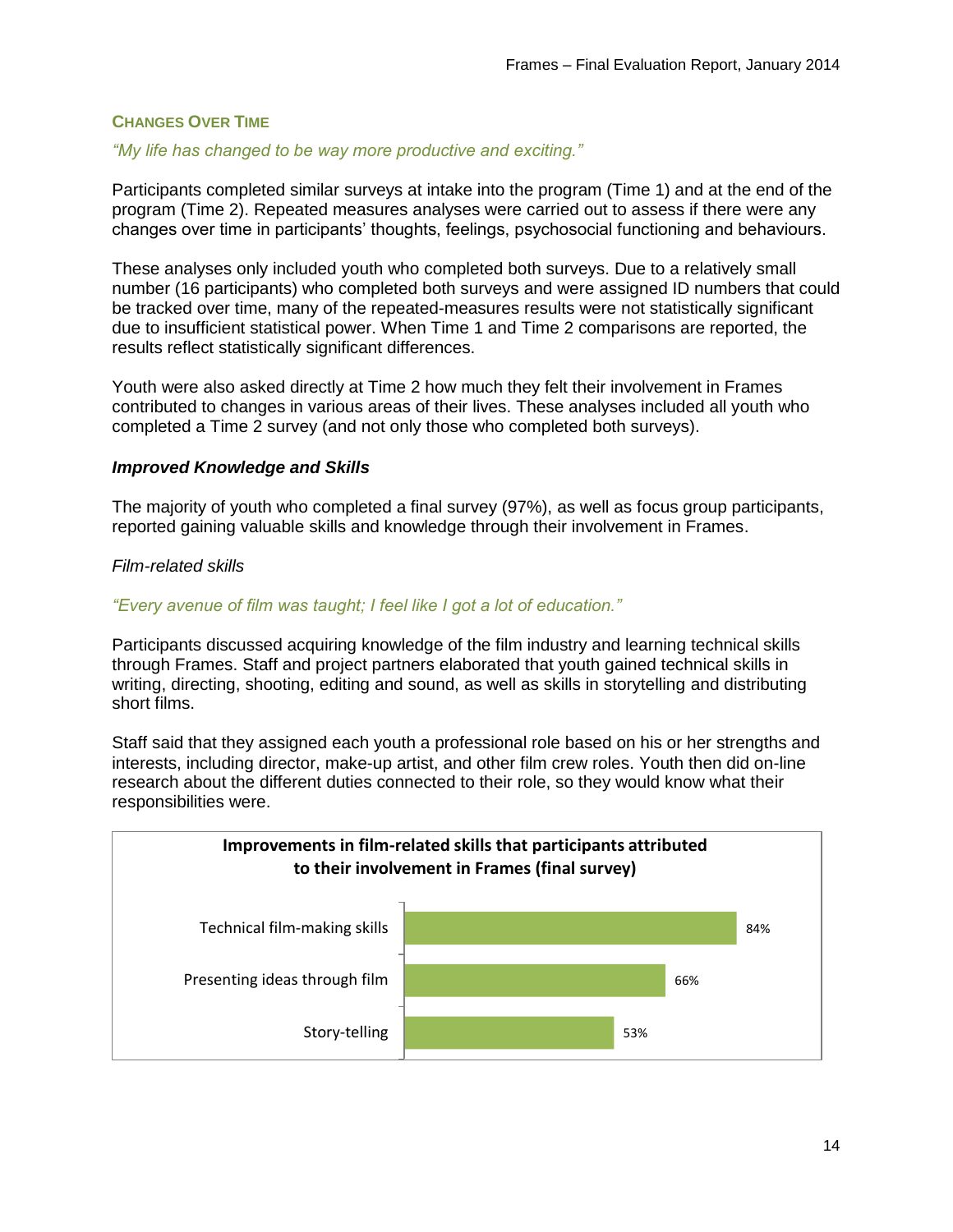## *Other skills*

#### *"Frames taught me more about teamwork than anything else."*

Youth, staff and project partners also reported improvements in participants' social/relationship skills and their skills in communication, conflict-resolution, teamwork, project-planning, goalsetting, and public speaking. Many youth who took part in the three-day workshops also felt they gained skills and knowledge in these areas.

A number of participants felt that the 'compliment circle' was an activity that contributed to teambuilding and improved teamwork. They explained that participants and facilitators shared something they liked or appreciated about someone else in the group, and everyone had something complimentary said about them. They added that the activity helped to foster healthy communication among participants.

Youth also said that their participation in Frames taught them the importance of humour to lighten the mood, as well as the importance of adaptability, flexibility and patience.



#### *Knowledge and attitudes around mental health and addictions*

#### *"Before Frames, I never realized the story of the struggles other people had to go through."*

Youth said that Frames helped to improve their knowledge and attitudes around mental health and addiction issues. They added that guest speakers were invited to talk about discrimination and stigma, which helped to increase participants' awareness of these issues.

Some participants elaborated that their involvement in Frames gave them a better understanding of how these challenges can affect people in different ways. As a result, they were less judgmental and had greater sympathy toward others with mental health and substance use challenges. They were also better able to communicate with these individuals because of their greater understanding.

Others commented that involvement in the program helped them to better understand and accept their own challenges.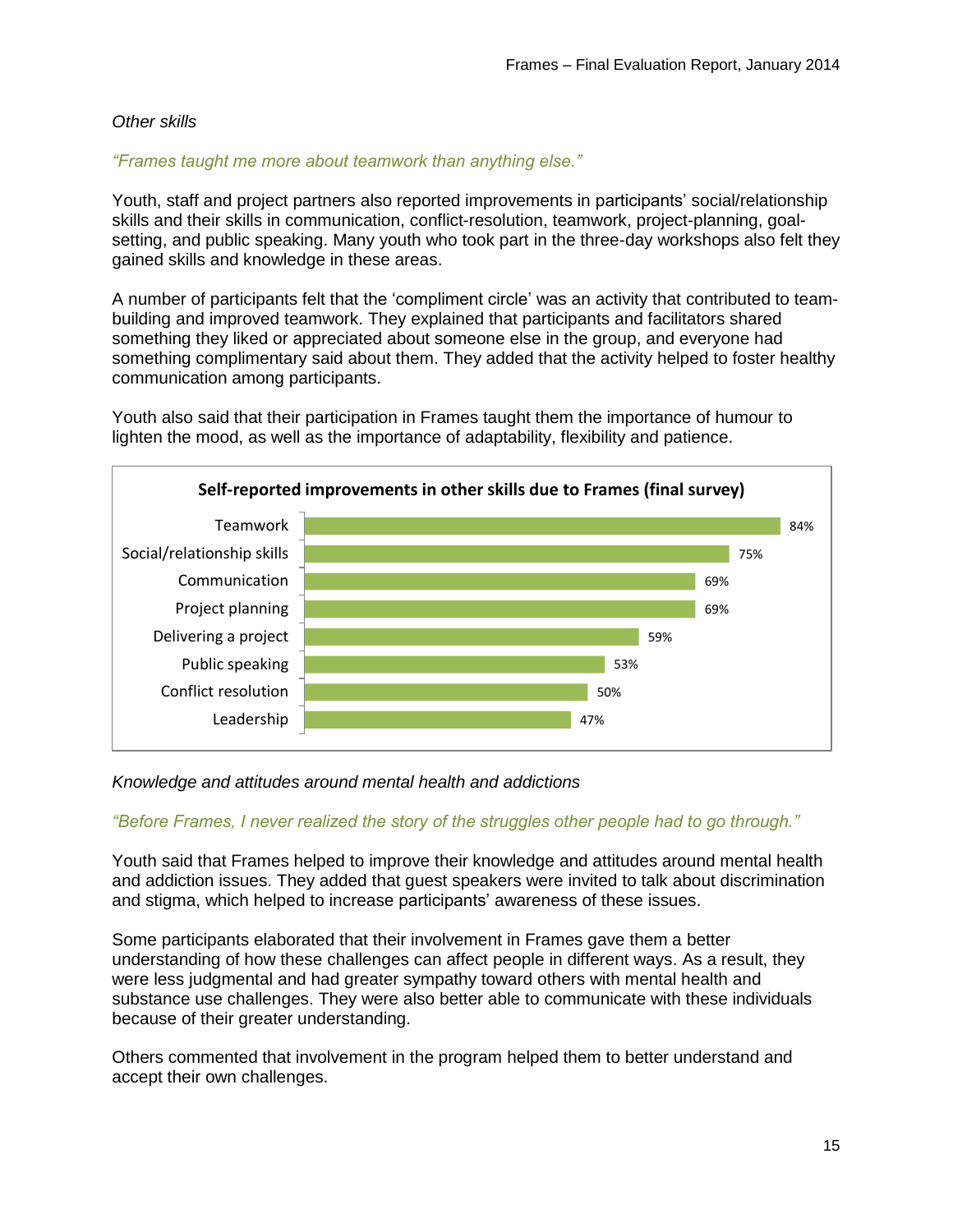Around half of youth who completed a final survey (47%) indicated that they learned skills through Frames that will help them increase others' awareness of mental health problems and addictions.

## *Reduced Discrimination and Bullying Behaviours*

In addition to improvements in attitudes, evaluation results indicated improved behaviours. Specifically, participants were less likely to report bullying and discriminating against others at the end of the program than at the start.



## *Mental Health*

*"Frames changed me to be more sociable and trust people. I had a lot of anxiety before, and now I feel way less anxious."* 

Most participants reported at least a little improvement in their overall mood (94%) because of their involvement in Frames. Staff and project partners agreed that Frames contributed to improvements in participants' emotional and social functioning. They noted that youth who did not initially talk during the sessions became more talkative and sociable over time, and seemed to feel more comfortable and content. Some youth said that their experience in the program helped them to overcome their shyness and to develop trust in people.

Another comment from staff and project partners was that participants "went from a fearful and ashamed place…to a place of empowerment and strength." Similarly, participants expressed pride in what Frames had helped them to accomplish.

Most participants also reported on the final survey that their involvement in Frames improved their self-awareness (94%) and their ability to cope with life challenges (84%).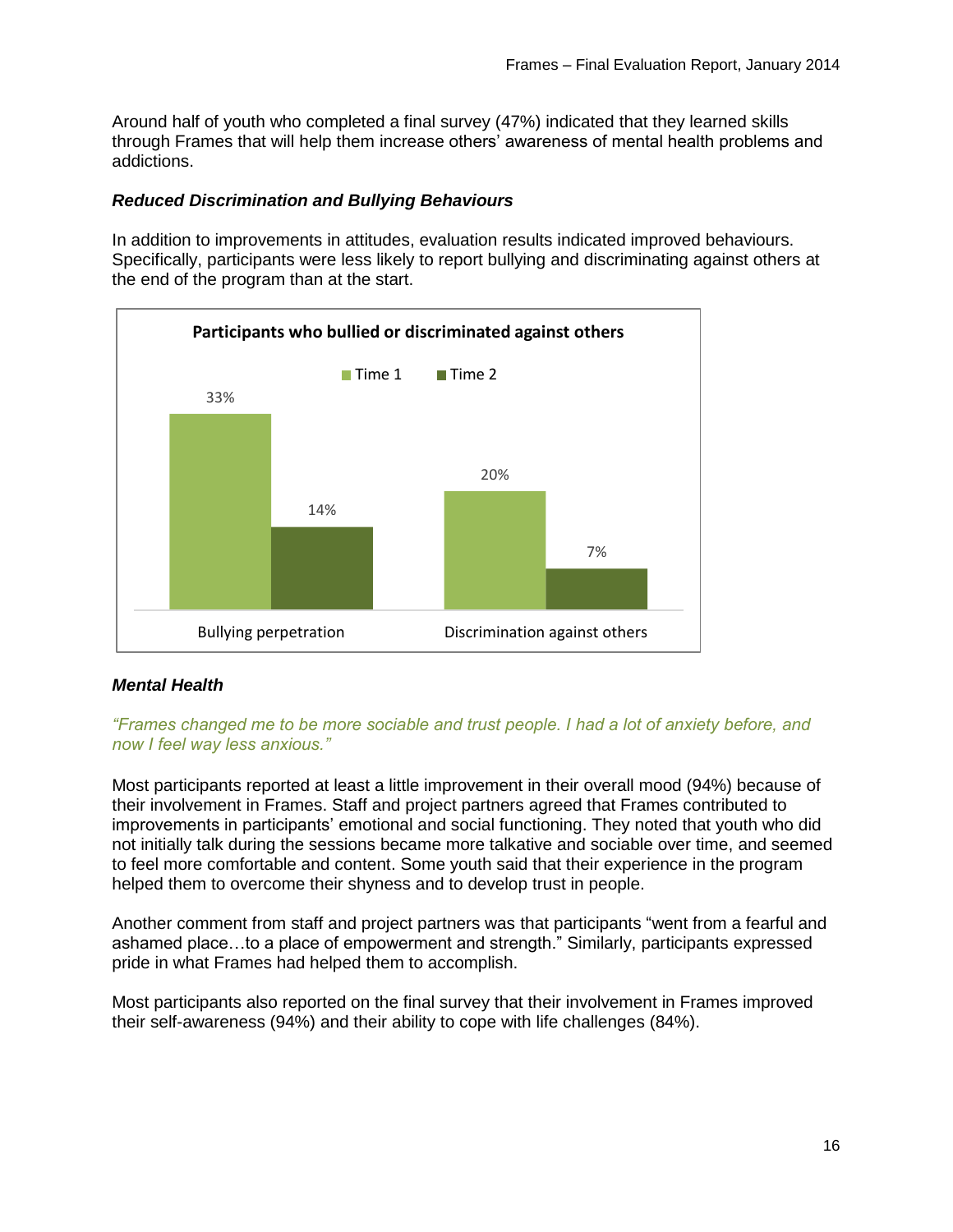#### *Self-confidence and sense of competence*

*"I have a lot of self-confidence due to opportunities I've had at Frames."*

## *"I actually saw what I was capable of doing."*

Most youth (97%) indicated on the final survey that their involvement in Frames helped to improve their self-confidence at least a little. Further, repeated-measures analyses showed an improvement in self-confidence from Time 1 to Time 2.

Similarly, focus group participants said that their involvement in the program helped to increase their self-confidence. They felt supported to step outside their comfort zone to try new experiences in a safe environment. Staff and project partners also pointed out that participants engaged in less "negative self-talk" over the course of their involvement in the program. They said that other participants in the group would address and challenge their peers' negative selftalk and would turn it into positive statements, which helped to increase their self-esteem.

Most participants (93%) also reported on the final survey that their involvement in Frames helped to improve their sense of competence at least a little (with 67% reporting 'quite a bit' or 'very much' improvement). Repeated measures analyses also indicated an improvement in sense of competence over time.



Sixty-seven percent of youth who completed a final survey felt there was something they were really good at (with similar rates at intake). When asked to identify the areas they excelled in, the majority listed the arts including film-making, acting, writing, drawing, photography and music.

## *Hopefulness*

#### *"Frames helped open new career doors by providing skills and showing what is possible."*

Eighty-seven percent of youth indicated on the final survey that taking part in Frames helped to improve their hope for their future. Repeated-measures analyses also indicated improved hopefulness from Time 1 to Time 2.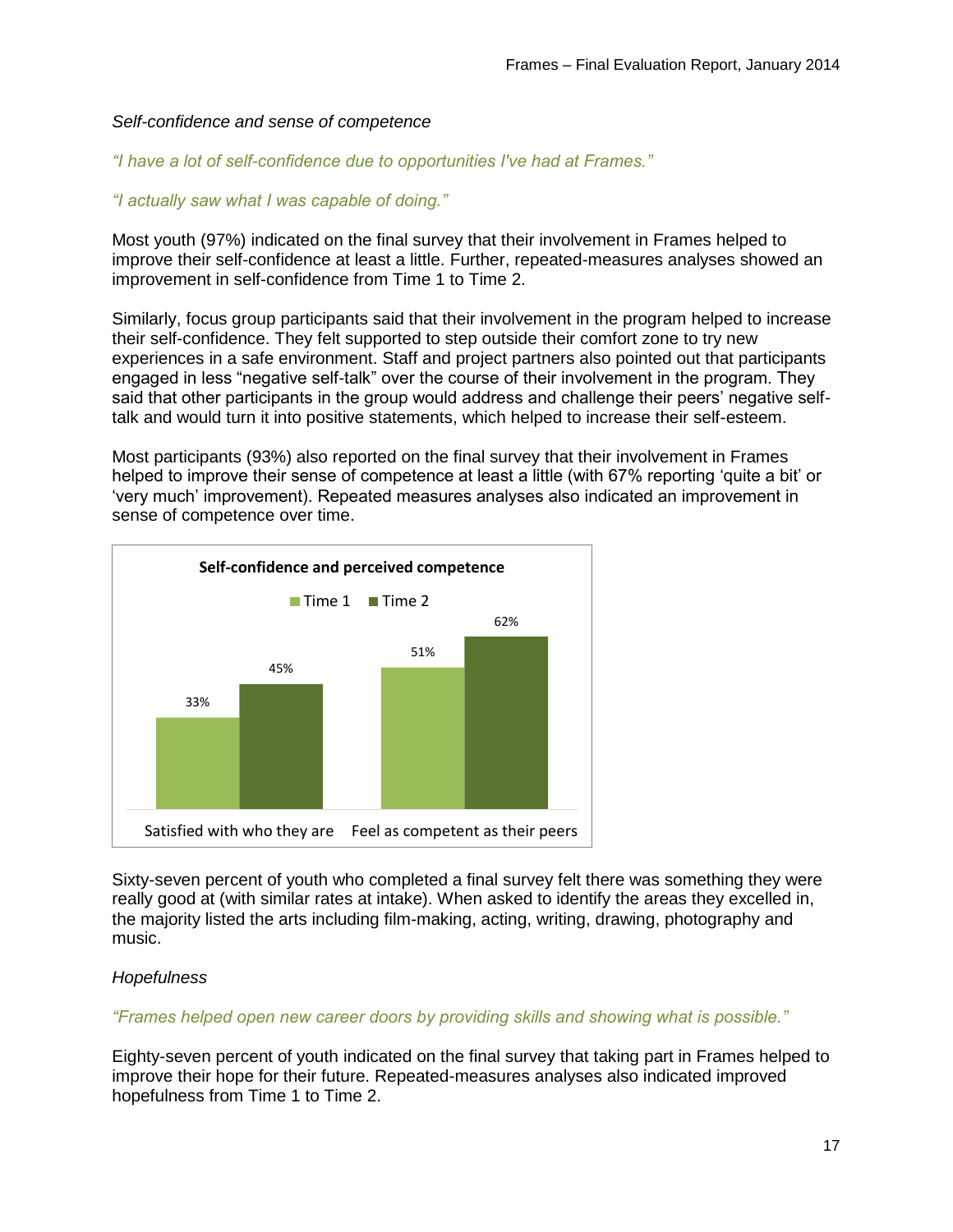

When asked on the final survey where they saw themselves in five years, youth commonly envisioned positive circumstances, including having a job (60%), being in school (50%), being engaged in the community (40%), having a home of their own (23%), and having graduated from school (23%). Virtually none expected bleaker circumstances, such as living on the street, being in prison or not being alive. Thirty percent indicated not knowing where they saw themselves in five years' time.

Also, 1 in 3 youth who completed a final survey indicated that their involvement in Frames reduced their anxiety about becoming an adult 'quite a bit' or 'very much.' Ninety percent indicated that taking part in Frames reduced this anxiety at least a little. Focus group participants explained that they saw people who were successful in the film industry which gave them hope and ideas about their future careers, and demonstrated that they could pursue a career they were passionate about.

## *Meaningful Engagement in Activities*

Youth participants were more likely to report at the end of Frames than at the beginning that the activities they were engaged in were meaningful, and that their ideas were listened to and acted upon in these activities. This finding suggests that participants felt more meaningfully engaged in activities connected to Frames than in activities they had taken part in before starting the program.

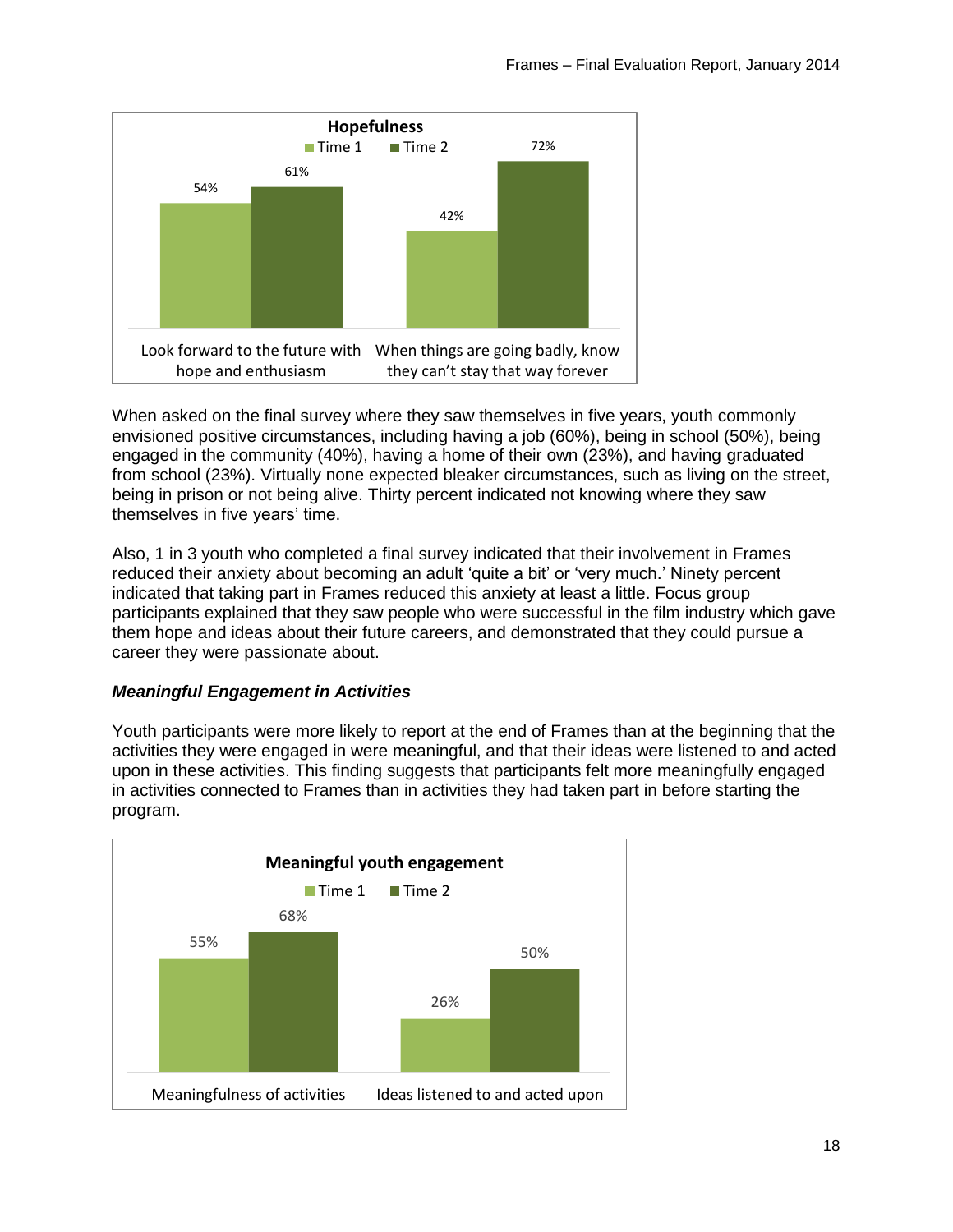### *Community Connectedness*

#### *"This program felt like a community." "Frames got us out in the community."*

Participants spoke of feeling more connected to their community through their involvement in Frames. Some referred to the Frames program as their community and said that they became very close with one another while working together and supporting each other. Staff added that they had not anticipated how close the participants would become, and the group developed a sense of family.

Other youth talked about their positive experiences reaching out to the wider community through the Crazy 8s film festival and an opportunity to connect with people working in the film industry. They added that Frames provided them with invaluable networking opportunities.

Staff noted that the field trips and film research often took participants to different parts of the community, which made them feel more connected. For example, participants working on the documentary "Where we sleep" had to visit SROs in the Downtown Eastside which staff felt was an eye-opening experience for them. Similarly, a youth stated that "it was a chance to connect with people from the Downtown Eastside community. It felt like it was a huge bridge for them and me." Staff added that the participants' award-winning short film "What is a home" was about the community coming together.

Youth, staff and project partners also felt that the Frames film screenings and community dialogues helped youth to feel more connected to the larger community.

Project partners also said that the program allowed youth to step beyond their current challenges, look at them from an outsider's perspective, and learn to communicate their stories to others. This process helped to make them feel more included and connected.

Staff had suggestions for how the program could help participants to feel even more connected to their community. For example, more guest speakers and people talking about the challenges they had overcome, as well as more field trips, could help in this regard. They also felt that more people attending the film screenings, and more politicians taking an interest, would help participants to feel a greater sense of community connectedness.

Most participants who completed a final survey felt that taking part in Frames helped to improve their connection to their community (77%) and involvement in their community (78%) at least a little. Repeated-measures analyses also showed a greater sense of belonging to the community over time.

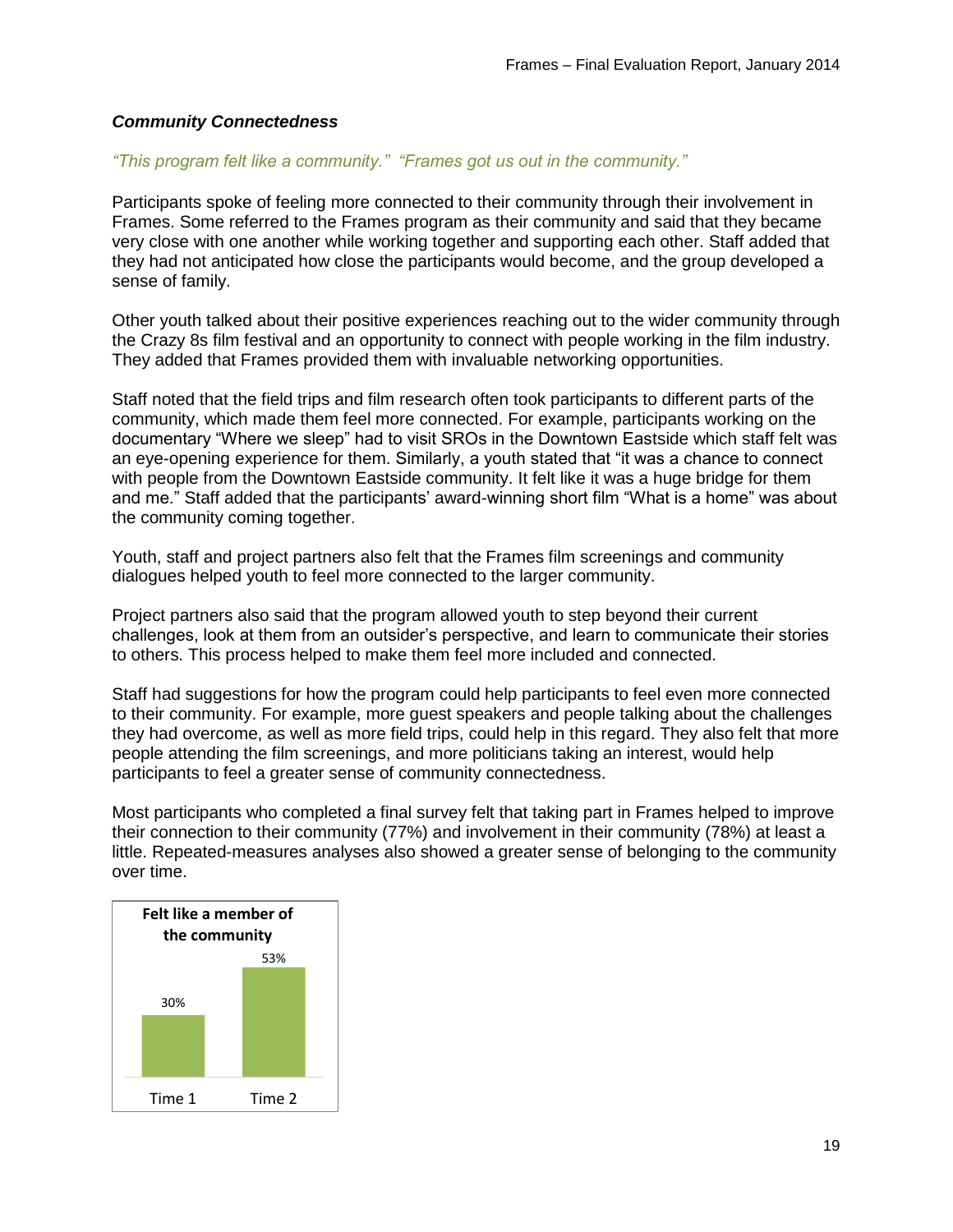## *Supports and Services*

Most participants felt they had people they could turn to if faced with a serious problem, with similar rates at both time-points. Males were more likely than females to indicate having an adult in their family they could turn to (91% of males vs. 46% of females; Time 2).



The majority also reported having people they could do enjoyable activities with (76% at Time 2), having at least one close friend (72%), having people who would listen and understand them if they needed to talk (72%), and having supportive family or friends available in crisis situations (67%). These rates were similar at both time-points.

However, participants were more likely at Time 2 than at Time 1 to report feeling happy with their friendships. This finding was consistent with participants' comments that their involvement in Frames enabled them to make new friends whom they enjoyed working with and spending time with.



On the final survey, youth listed a variety of people whom they asked for help since starting Frames. The most common were a relative (75%), friend (74%), counselor (52%), youth worker (44%), doctor or nurse (33%), and/or social worker (32%). There were no differences between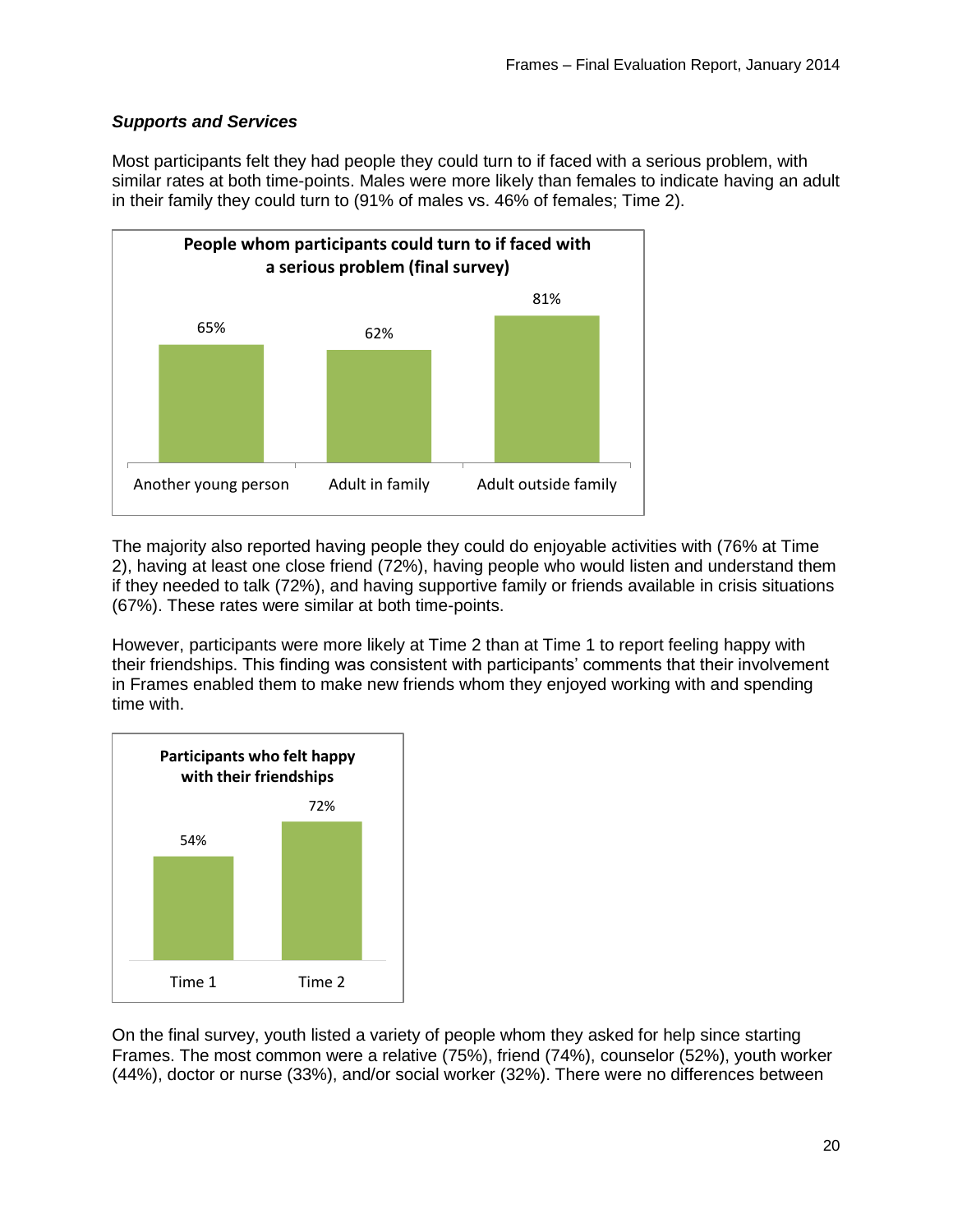male and female participants. Those who approached people for help generally found the support helpful.

Youth also reported accessing a number of community services or resources since starting Frames. They most commonly accessed job training/employment services (54%), medical services (36%), drop-in centres (35%), mental health counselling (32%), and arts programs (28%). The majority of youth who accessed these services found them helpful.

Focus group participants said that Frames helped youth to access any needed supports and services in the community. They also said that the program helped them to gain a broader understanding of community resources available to young people. They appreciated the mental health and substance use resources that were given to them.

Staff pointed out that youth who took part in Frames had typically been referred by other services. However, their involvement in Frames may have inspired them to reconnect with and make effective use of those services.

Staff added that the Frames meetings took place at the Drive Youth Employment Services where there were counsellors available as well as employment support and workshops which youth could access. In addition, staff felt that the program's field trips increased participants' awareness of and access to services in the community.

When asked on the final survey about supports or services that would currently be helpful to them, participants identified access to affordable education and housing; job training and other employment services; and emotional support.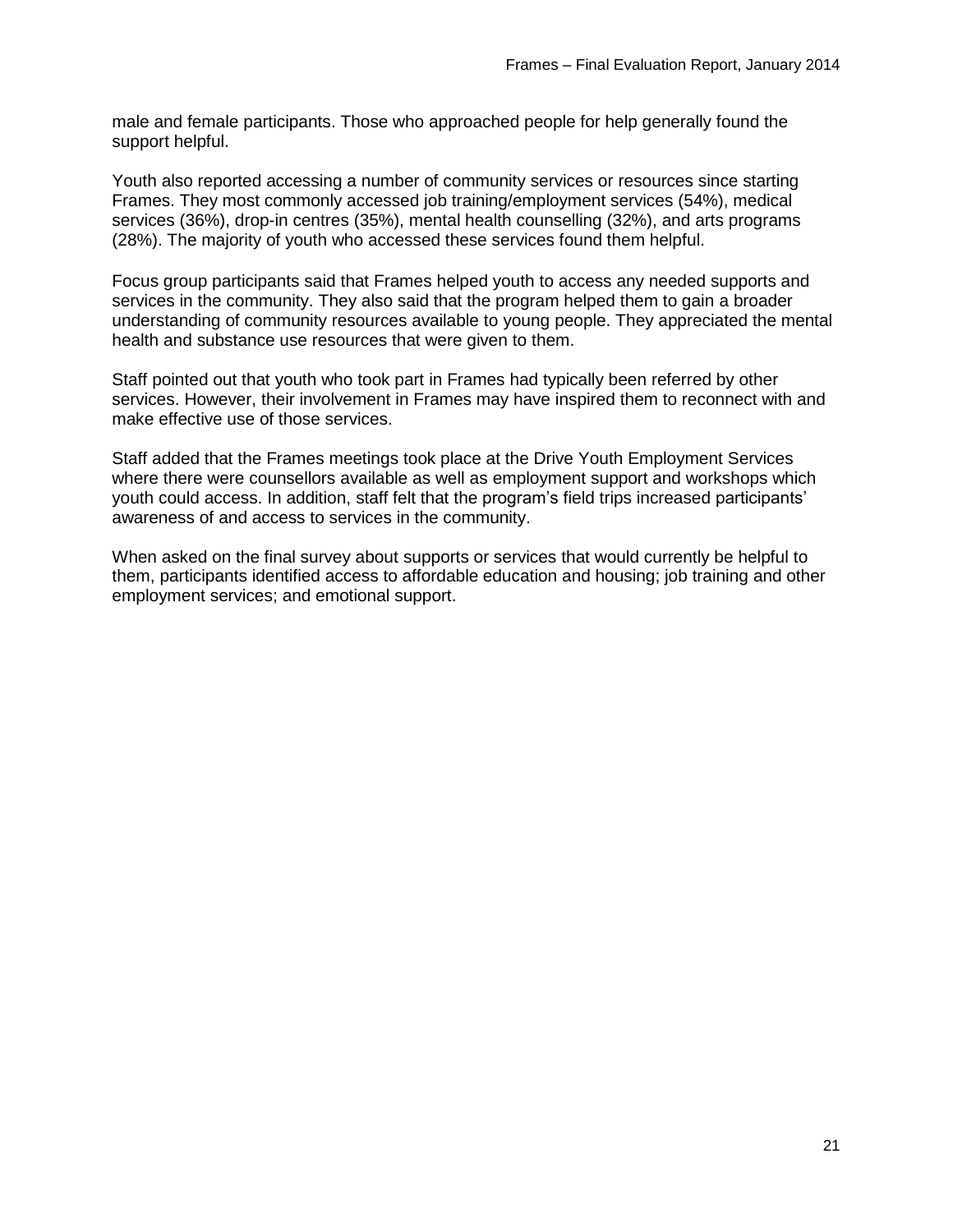#### **IMPACTS ON THE LARGER COMMUNITY**

Youth, staff and project partners said that the Frames Film Project not only helped participants to address their own feelings around mental health and substance use challenges, but also helped to reduce stigma and increase awareness in the community.

They explained that many of the films created through Frames addressed issues of living with substance use and mental health challenges, and told the stories in intimate ways from the youth's perspectives. Staff added that not only the content of the films helped viewers to develop a greater understanding and awareness of substance use and mental health challenges, but that when they realized the films were made by youth facing this stigma it helped to further break down their stereotypes.

Evaluation participants said that showcasing the films at a film-screening and community dialogue at the end of each cycle contributed to addressing stigma and increasing awareness. Further, the films have been shared online, and staff noted that the number of views of their YouTube videos has continued to grow which they felt was a powerful way to create impact. Youth added that they created films that have been used as public service announcements (drug addiction, bullying, compassion and homelessness), and a number of their films have been entered into film contests.

Youth participants expressed pride in their work, and many talked about the importance of helping people through their art. Project partners added that other youth with mental health or substance use challenges who view the films can come to realize that they are not alone and that talking about these issues can be helpful.

Staff and youth hoped that continuing to share the films would perpetuate the dialogue around stigma and discrimination and would contribute to improving people's attitudes toward those with mental health and addiction challenges.

#### *Film Screenings and Community Dialogues*

#### *"I will think about mental health issues differently." – Film screening attendee*

Frames held Film Screenings and Community Dialogues at the end of each project cycle. Attendees rated the event overall as excellent (78%) or good (22%), with none providing lower ratings of fair or poor.

The majority indicated that attending the event was a worthwhile experience for them (94%), they learned something new (78%), they met new people (78%), and they would attend this type of event again in the future (89%). Most attendees also reported that the event helped to reduce stigma associated with mental health and substance use challenges (78%) and that it inspired them to become more involved in their community (72%).

When asked what they liked most about the event, attendees commented about enjoying the films and the dialogue that followed. They also liked hearing from the youth participants about their roles in the production and what they gained from the program. Some also expressed appreciation that the event was youth-focused and gave participants a voice.

When asked for any suggestions to improve the event, some attendees were interested in hearing even more from youth participants about their experiences, and suggested having a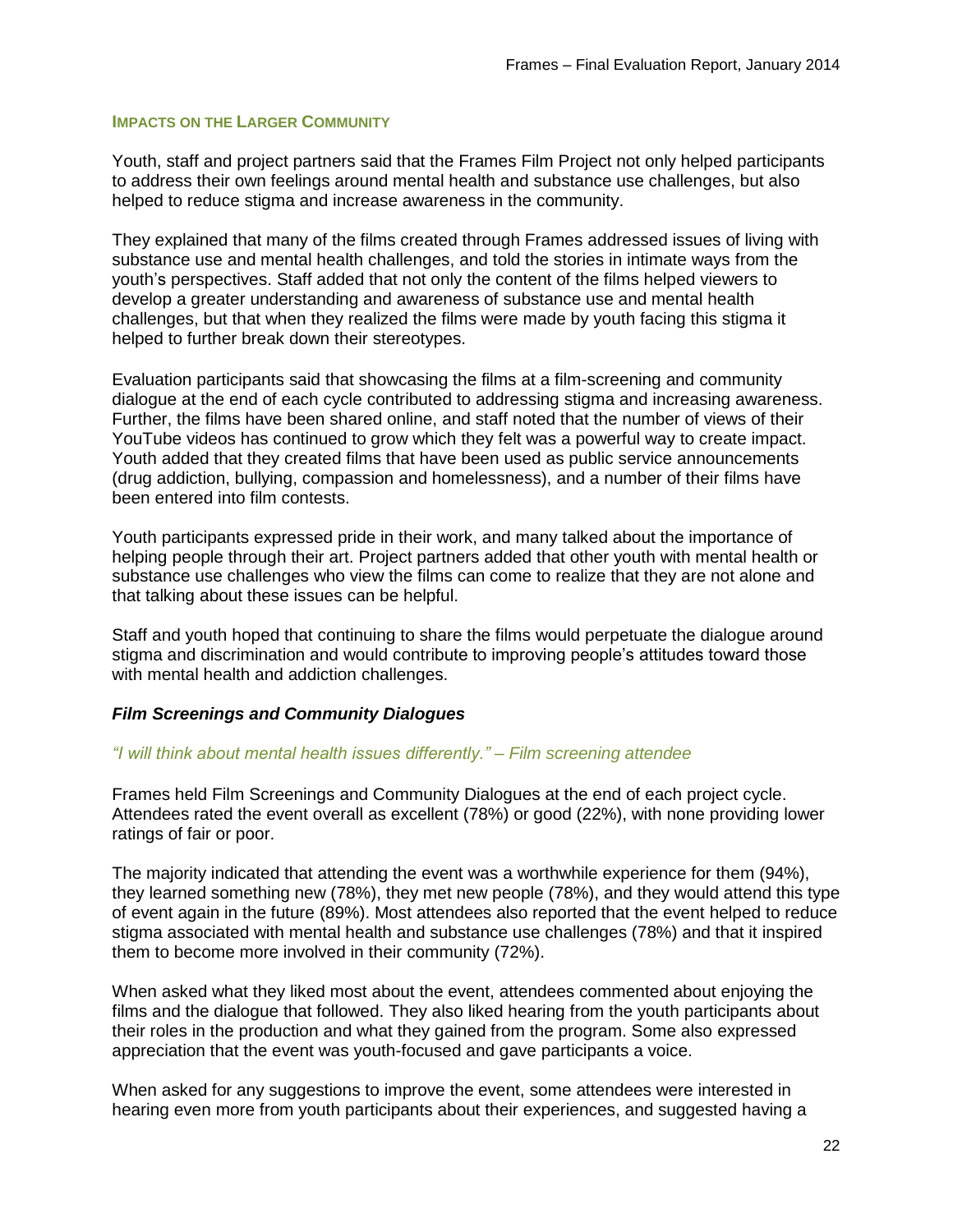more direct Question and Answer period at the end. Others wanted more films to be screened and hoped that even more community members would attend future events.

When asked specifically what they learned at the event, responses included learning the importance of supporting young people and about the positive impact the support can have; a greater understanding that addictions are often closely connected to mental health challenges; that creative expression can be a good way to deal with mental health and substance use challenges; and that people should be "kinder, more tolerant, and more patient with each other."

Some commented that they will now think about mental health issues differently, be less judgmental and more accepting of others, and talk about the issues because of what they had learned at the event.

*Comments from attendees:*

"I wish I had a lot of money to fund programs like these. If I could I would. I hope more programs like this will be available in the future, so our young people can shine."

"The product was great and the team was inspirational. Look forward to more screenings."

"I really appreciate this type of programming, and hope it sticks around."

"Definitely worth funding and supporting."

"I'm really impressed with what I saw today and hope the program continues so more youth can have the opportunity to participate and continue to learn more about who they are. Creativity is so important!"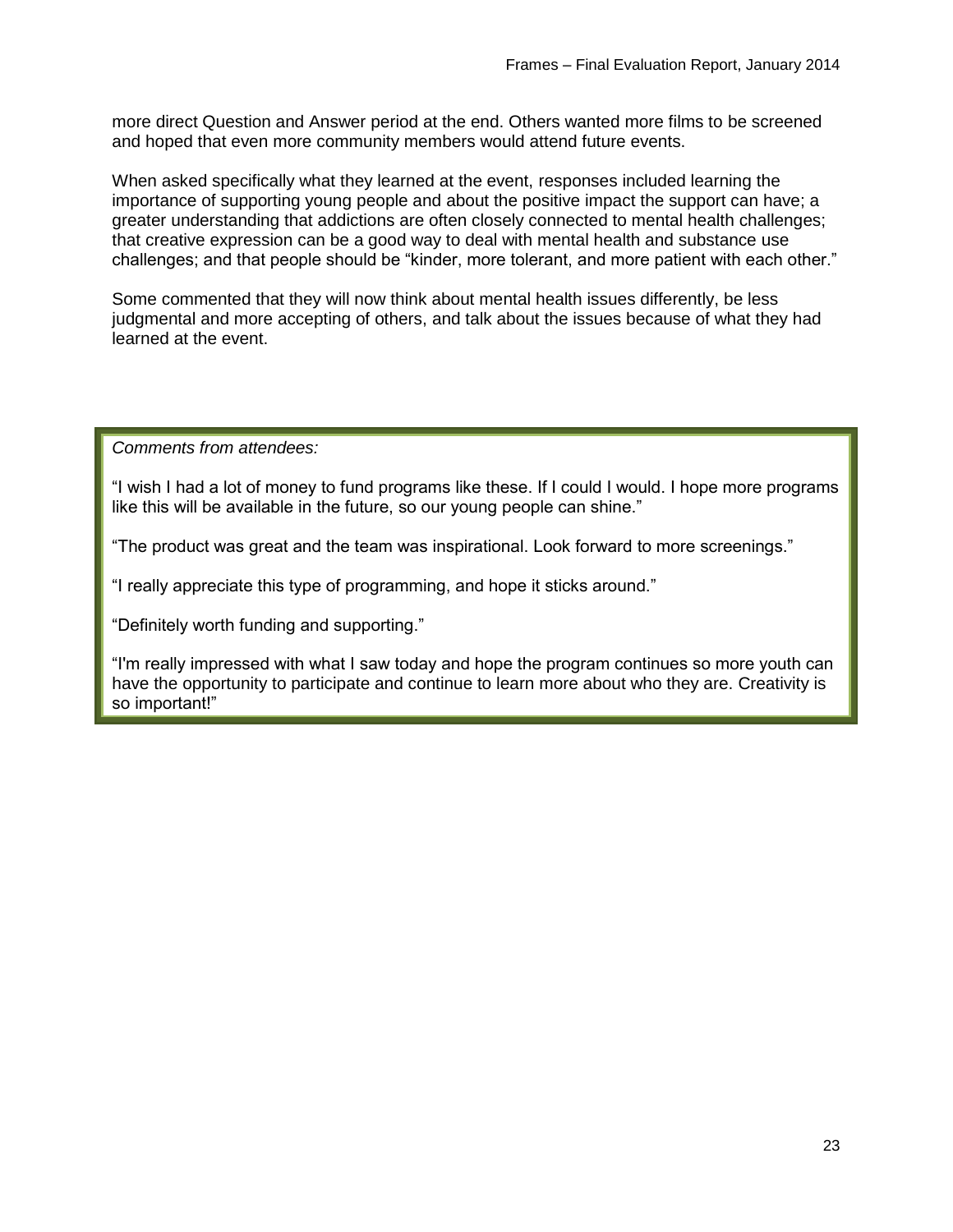### **MORE FEEDBACK ABOUT THE PROGRAM**

Youth in the focus groups expressed great satisfaction with their involvement in Frames. Similarly, most participants who completed a final survey were very satisfied (53%) or satisfied (28%) with Frames overall, while 16% reported neutral feelings about the program and virtually none were dissatisfied. As well, almost all youth who took part in a three-day film workshop were satisfied or very satisfied with it.

Some youth referred to the program as "an oasis in the desert" that they looked forward to going to each week. Staff and project partners valued the consistency that the program provided to participants. They felt that the opportunities for youth to get to know one another, create longlasting friendships, and to feel a sense of belonging were important aspects of the program. Youth also voiced appreciation for the responsibility they were given to create their films and for the freedom to follow their creative passions.

Youth thought that the manual the program coordinator had created for them was very helpful because it contained useful documents with directors' cuts, educational websites, and other resources. In addition, they appreciated the food that the program offered.

Participants said that the program was well-facilitated and managed. Some felt that initially the facilitators were overly directive and did not provide enough positive feedback but that the facilitation improved over time. Some youth suggested that a facilitator with a counselling background might have an easier time understanding participants' struggles and effectively communicating with them. However, a few participants voiced appreciation for how a particular staff member was able to hear their ideas and understand their needs.

When asked what they liked most about Frames, youth who completed a final survey identified a number of aspects, including gaining knowledge and skills in a fun and relaxed environment; check-ins and getting to know one another; feeling a sense of belonging and community; feeling accepted; the facilitators; access to various resources and opportunities; meeting and working with people in the film industry; and creating films.

When asked what they liked least about the program, some focus group participants felt that the initial group of 30 participants was too large. They said that the beginning sessions felt disorganized with youth coming and going, until the core group of 10 regular participants was established. Program staff explained that in later cycles, a large number of participants was brought in at the start because there had been high attrition rates in earlier cycles, and the expectation was that a number of participants would drop out over time. One comment from project partners was that more facilitator training in engaging a diverse group of youth might have helped to reduce the drop-out rate.

Some youth commented that meeting in a bigger space would have been beneficial. Others would have liked to gain experience with a wider range of film-making roles. A few youth said they would have liked more workshops to cover other topics, such as storyboarding, stop motion, editing, and acting. However, others pointed out that it would have been unfeasible to learn all the film-related roles and skills, and that the focus of Frames was appropriate given the time limitations.

All focus group participants and 97% of those who completed a final survey indicated that they would recommend the program to their peers. Many explained that anyone interested in film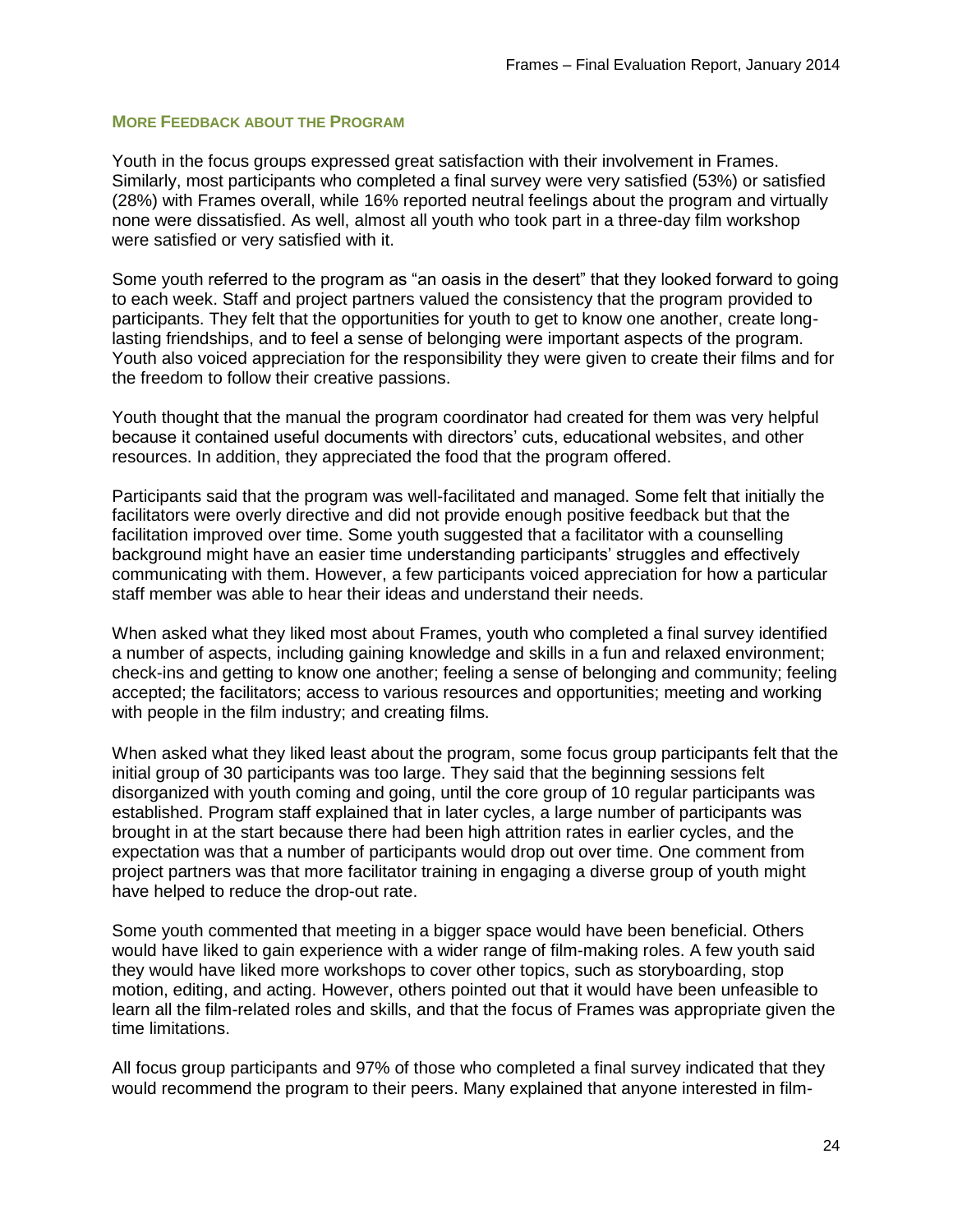making would enjoy Frames, and that the program gave them access to filming resources that would otherwise be inaccessible to many youth.

Similarly, youth in the three-day workshops indicated that they would recommend involvement to others. They also reported that they would take part in a similar three-day workshop in the future (89%), or in a similar but longer initiative (100%).

## *Next Steps*

*"I didn't know film would suit my life so well. I now have a skill set from this program to be a film maker."*

When asked what they will do with what they learned through Frames, common responses included applying to film programs or other school programs and applying for jobs in the film industry. Many planned to continue making films, and listed reasons such as to be engaged in a personally meaningful activity, to raise awareness about important issues, and to connect with others who have experienced mental health or addiction challenges.

Youth participants were interested in staying involved in the project once their cycle was over. They liked the idea of staying involved as alumni who could demonstrate the importance of the program. Some also appreciated the opportunity to mentor and support new program participants. Staff added that the best way to learn a skill was to teach it to someone else.

A few youth expressed sadness that their program cycle was ending. However, they felt excited that it was not the end but only the beginning of their film journey, and were looking forward to pursuing their film paths.

#### *Lessons Learned*

Frog Hollow staff said that running Frames was more time-consuming than had been anticipated. They highlighted the importance of having someone available for technical assistance (e.g., repairing equipment, purchasing new software), which reduced the workload for program facilitators. They also acknowledged the importance of having the right mix of staff, including some with counselling skills and others with technical expertise.

Staff had learned from previous cycles that it was important to distribute the cameras at the very start of the program to engage participants at the outset and to increase their enthusiasm about taking part. They explained that although the program was comprised of both life-skills training and film, youth learned life-skills partly through creating films and that first teaching life-skills before delving into film was not an effective way of keeping youth engaged.

Staff said that stable, long-term funding was paramount. They felt that programs take time to run smoothly and that Frames was finally running smoothly but that their funding was coming to an end. Staff felt that longer-term funding would enable more young people to benefit from the program.

Staff said they will soon be working on a toolkit for other agencies. They noted that not all agencies have the equipment and expertise needed to successfully run a film program. Therefore, the emphasis of the toolkit will be on how to mentor youth in telling their stories and on teaching story-telling skills and techniques.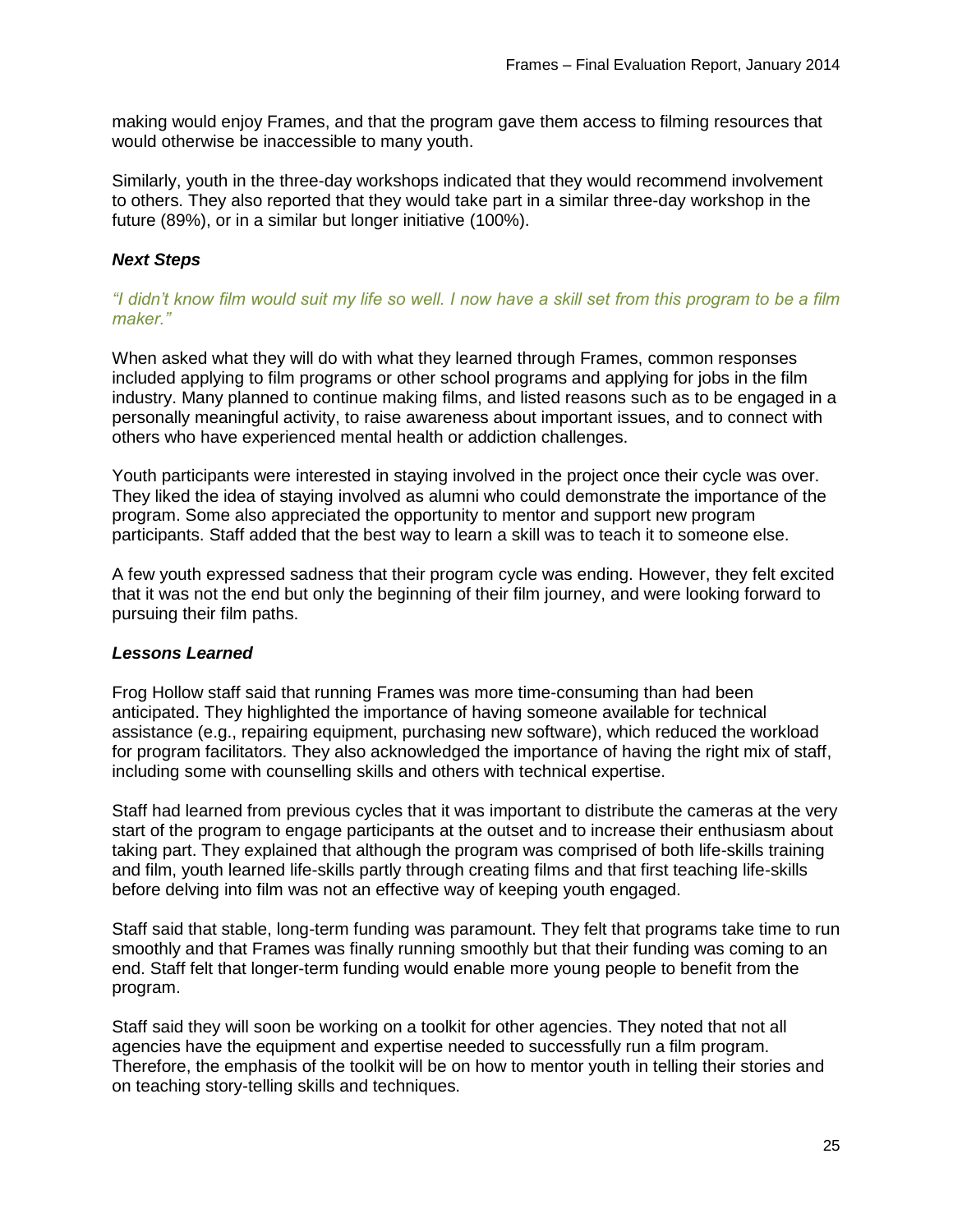## **SUMMARY AND CONCLUSIONS**

The Frames Film Project was comprised of a diverse group of participants, including diversity in age, cultural background, languages spoken at home, government care experience, and mental health conditions. Evaluation findings suggested that youth accepted one another and embraced the diversity within the group.

Results also indicated that Frames targeted the intended group of high-risk youth. Most had at least one mental health diagnosis, and many had more than one. A number of youth had also used various illicit substances, and 16% had been diagnosed with a substance use disorder. Further, participants experienced relatively high rates of bullying victimization and discrimination in the past six months, with 29% identifying discrimination because of a mental health challenge, and 18% due to an addiction (or perceived addiction).

Youth participants were meaningfully engaged in Frames, as suggested by higher ratings at the end of the program than at the start of feeling that the activities they took part in were meaningful and that their ideas were listened to and acted upon in these activities. Youth voiced appreciation for the freedom they were given to follow their creative passions, which likely contributed to feeling meaningfully engaged in the program. This meaningful engagement probably made it easier for participants to learn a variety of skills through the program.

At intake, common reasons for wanting to get involved included gaining film-making skills and finding a career path. Most youth indeed reported at the end of their involvement that they had gained film-making skills, and several were inspired to pursue a career in the film industry because of the skills and knowledge they had acquired through Frames.

Youth gained skills in areas beyond film, including communication, conflict-resolution, teamwork, project-planning, goal-setting and public speaking. Most also reported a greater ability to cope with life challenges because of their involvement in Frames. Similarly, they felt that their experience in Frames taught them the importance of humour, flexibility and patience, which can be effective coping strategies.

Participants also reported improved mood, self-confidence, sense of competence, and hope for their future because of their involvement in Frames. As well, a number of participants felt that taking part in Frames helped to reduce their anxiety about becoming an adult.

Meeting new people was another reason identified at intake for wanting to get involved in Frames. Youth reported at the end of their participation cycle that they appreciated the opportunity to meet and develop friendships with others. Further, youth felt more satisfied with their friendships at the end of the program than at the start. Taken together, findings indicated that the program was effective at improving participants' peer support networks, sense of connection to others, and feelings of belonging in the community.

Youth reported accessing a number of community services while involved in Frames, such as job training, medical services, drop-in centres, and mental health counselling. Participants said that Frames helped them to access needed supports and services, and to gain a better understanding of community resources available to young people.